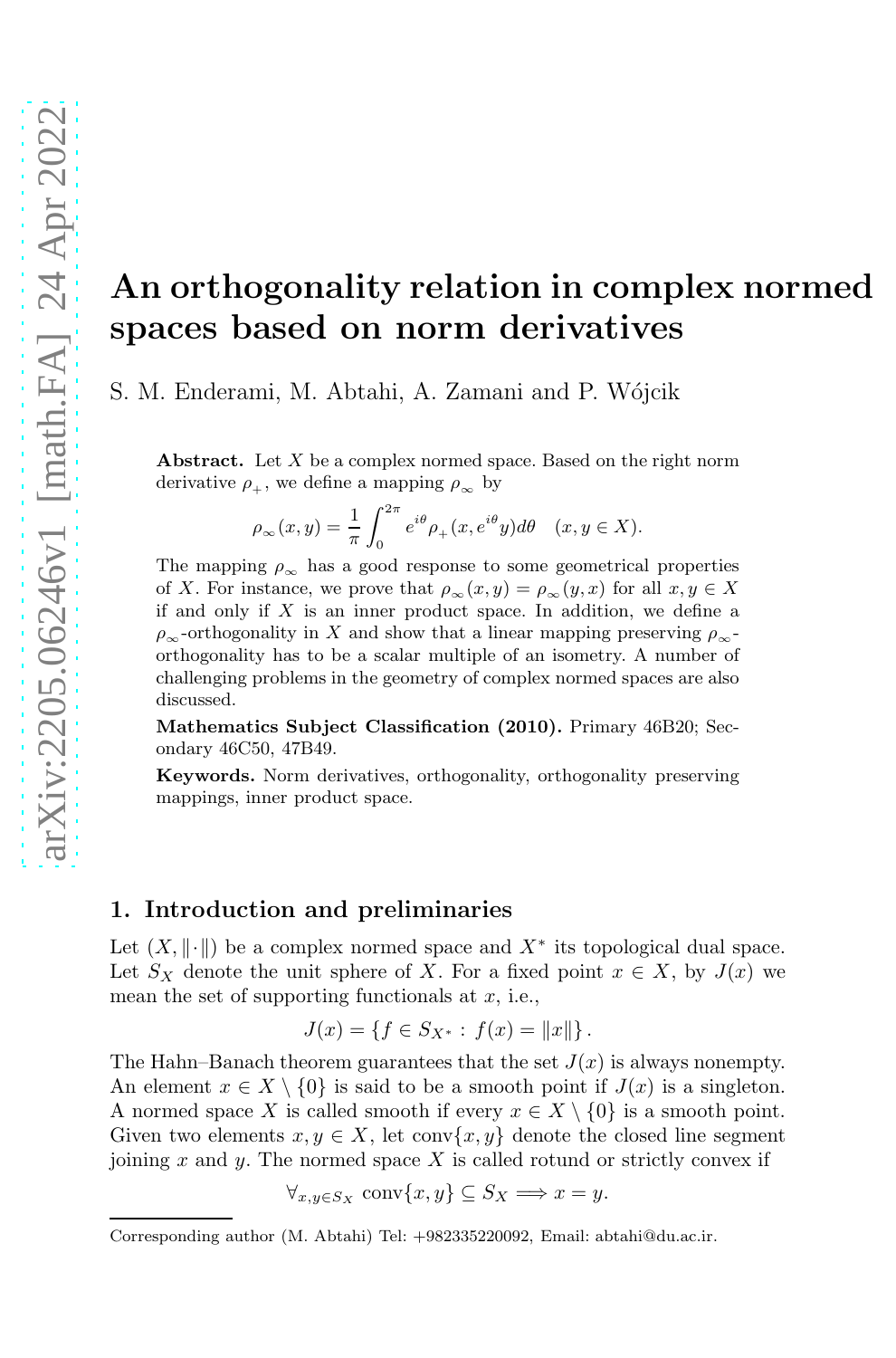By  $\mathcal{R}(X)$  we denote (see [\[24\]](#page-17-0)) the length of the "longest" line segment lying on the unit sphere; more precisely,

$$
\mathcal{R}(X) := \sup \{ ||x - y|| : \text{conv}\{x, y\} \subseteq S_X \}.
$$

Clearly,  $\mathcal{R}(X) = 0$  if and only if X is rotund. Due to G. Lumer [\[19\]](#page-17-1) and J. R. Giles [\[13\]](#page-17-2) in every normed space  $(X, \|\cdot\|)$ , there exists a mapping  $[\cdot, \cdot]$ :  $X \times X \to \mathbb{C}$  satisfying the following properties:

(sip1)  $[\alpha x + y, z] = \alpha [x, z] + [y, z]$ , for all  $x, y, z \in X$  and  $\alpha, \beta \in \mathbb{C}$ , (sip2)  $[x, \alpha y] = \overline{\alpha}[x, y]$ , for all  $x, y \in X$  and  $\alpha \in \mathbb{C}$ ,  $(\text{sip3}) [x, x] = ||x||^2, \text{ for all } x \in X,$  $(\text{sip4})$   $|[x, y]| \leq ||x|| ||y||$ , for all  $x, y \in X$ .

Such a mapping is called a semi-inner product (s.i.p.) in X (generating the norm  $\|\cdot\|$ ). There may exist infinitely many different semi-inner products in X. There is a unique one if and only if X is smooth. If X is an inner product space, the only s.i.p. on  $X$  is the inner product itself. We define two mappings  $\rho_+, \rho_- : X \times X \to \mathbb{R}$  by the formulas

$$
\rho_{\pm}(x,y) := \lim_{t \to 0^{\pm}} \frac{\|x + ty\|^2 - \|x\|^2}{2t} = \|x\| \lim_{t \to 0^{\pm}} \frac{\|x + ty\| - \|x\|}{t}.
$$

The convexity of the norm yields that the above definitions are meaningful. These mappings are called the norm derivatives and their following useful properties can be found, e.g. in [\[2,](#page-16-0) [12\]](#page-17-3). For every x and y in X and for every  $\alpha = |\alpha|e^{i\theta}, \beta = |\beta|e^{i\omega}$  in C, we have

$$
\begin{array}{l} \left(\text{nd1}\right)\,\rho_-(x,y)=-\rho_+(x,-y),\\ \left(\text{nd2}\right)\,\rho_+(x,\alpha x+y)=\text{Re}\,\alpha\,\|x\|^2+\rho_+(x,y),\\ \left(\text{nd3}\right)\,\rho_+(\alpha x,\beta y)=|\alpha\beta|\rho_+(x,e^{i(\omega-\theta)}y),\\ \left(\text{nd4}\right)\,|\rho_+(x,y)|\leq \|x\|\|y\|,\\ \left(\text{nd5}\right)\,\rho_+(x,y)=\|x\|\max\{\text{Re}\,f(y):f\in J(x)\},\\ \left(\text{nd6}\,\rho_+\right)\,\text{is continuous with respect to the second variable.} \end{array}
$$

Norm derivatives have applications in studying the geometry of normed spaces. We refer the reader to  $[2, 3, 10, 11, 12, 16, 28, 29]$  $[2, 3, 10, 11, 12, 16, 28, 29]$  $[2, 3, 10, 11, 12, 16, 28, 29]$  $[2, 3, 10, 11, 12, 16, 28, 29]$  $[2, 3, 10, 11, 12, 16, 28, 29]$  $[2, 3, 10, 11, 12, 16, 28, 29]$  $[2, 3, 10, 11, 12, 16, 28, 29]$  $[2, 3, 10, 11, 12, 16, 28, 29]$  and references therein for some of the prominent works on the context.

In recent years, several new mappings, as combinations of  $\rho_+$  and  $\rho_-$ , have been introduced. In [\[20\]](#page-17-7), Miličić introduced the mapping  $\rho$  by

<span id="page-1-0"></span>
$$
\rho(x,y) = \frac{\rho_+(x,y) + \rho_-(x,y)}{2}.
$$
\n(1.1)

For  $\lambda \in [0, 1]$ , in [\[30\]](#page-18-2), the convex combination  $\rho_{\lambda}$  of  $\rho_{+}$  and  $\rho_{-}$  is defined by

$$
\rho_{\lambda}(x,y) = \lambda \rho_{-}(x,y) + (1-\lambda)\rho_{+}(x,y).
$$

Later, in [\[11\]](#page-17-5), for  $\lambda \in [0,1]$  and  $v = \frac{1}{2k-1}$  with  $k \in \mathbb{N}$ , the mapping  $\rho_{\lambda}^{v}$  as a generalization of  $\rho_{\lambda}$  is introduced as follows

$$
\rho_\lambda^v(x,y) = \lambda \rho_-^v(x,y)\rho_+^{1-v}(x,y) + (1-\lambda)\rho_+^v(x,y)\rho_-^{1-v}(x,y).
$$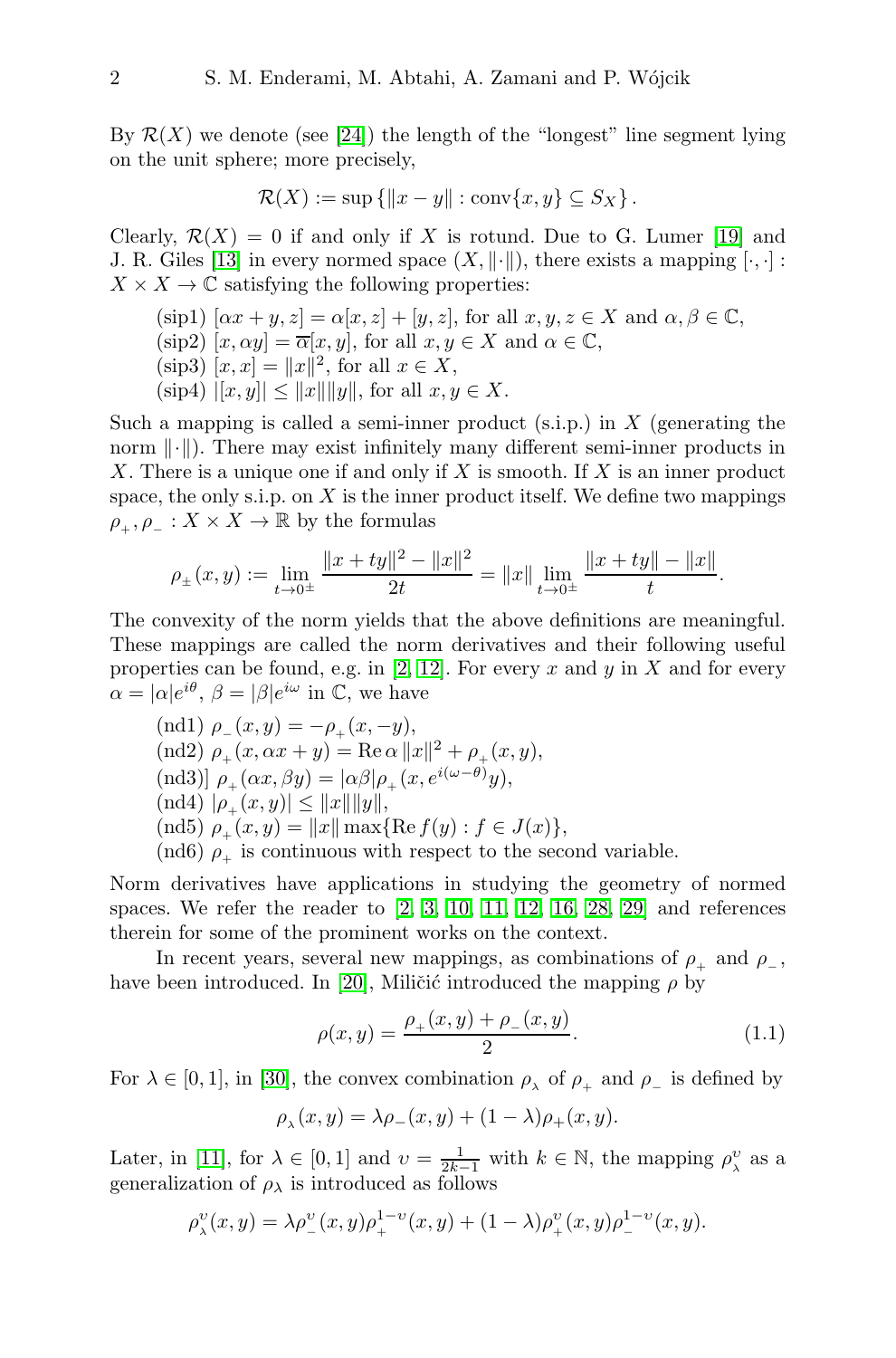Obviously, depending on the problem under consideration, some of these mappings may appear more convenient and useful than the others (see  $[2, 6, ]$  $[2, 6, ]$  $[2, 6, ]$ ) [8,](#page-17-9) [9,](#page-17-10) [11,](#page-17-5) [20,](#page-17-7) [22,](#page-17-11) 23, [26,](#page-18-3) [27,](#page-18-4) [30\]](#page-18-2)).

Recall that, in an inner product space, two elements are orthogonal if their inner product is zero. The concept of orthogonality in an arbitrary normed space may be introduced in various ways (e.g. see [\[1,](#page-16-2) [2,](#page-16-0) [3\]](#page-16-1)). In a normed space X with a semi inner product  $[\cdot, \cdot]$  a semi-orthogonality of elements  $x$  and  $y$  is naturally defined by

$$
x \perp_s y : \Leftrightarrow [y, x] = 0.
$$

Let  $\diamondsuit \in \{\rho_+, \rho_-, \rho, \rho_\lambda, \rho_\lambda^v\}$ . Given  $x, y \in X$ , x is said to be  $\diamondsuit$ -orthogonal to y, written as  $x \perp_{\diamond} y$ , if  $\diamondsuit(x, y) = 0$ . Another concept of orthogonality is the Birkhoff–James orthogonality (see  $[4, 14]$  $[4, 14]$ ). It is said that x is orthogonal to y in the Birkhoff–James sense, in short,  $x \perp_B y$ , if  $||x|| \le ||x + \xi y||$  for all  $\xi \in \mathbb{C}$ . James in [\[15,](#page-17-13) Theorem 2.1] proved that if  $x \in X \setminus \{0\}$  and  $y \in X$ , then  $x \perp_B y$  if and only if there exists  $f \in J(x)$  such that  $f(y) = 0$ .

The paper is organized as follows. In Section 2, based on the right norm derivative  $\rho_+$ , we define a mapping  $\rho_{\infty}: X \times X \to \mathbb{C}$  by

$$
\rho_{\infty}(x,y) = \frac{1}{\pi} \int_0^{2\pi} e^{i\theta} \rho_+(x, e^{i\theta} y) d\theta,
$$

and investigate its basic properties. In particular, for arbitrary elements  $x$ and  $y$  of  $X$  we show that

$$
|\rho_{\infty}(x,y)| \le (1 + 2\mathcal{R}(X^*)) ||x|| ||y||.
$$

In Section 3 we define an orthogonality relation in  $X$  based on the mapping  $\rho_{\infty}$  as follows

$$
x \perp_{\rho_{\infty}} y : \Leftrightarrow \rho_{\infty}(x, y) = 0 \quad (x, y \in X).
$$

For a given semi-inner product  $[\cdot, \cdot]$  on X, we prove that the condition  $\perp_{\rho_{\infty}} = \perp_s$  is equivalent to  $\rho_{\infty}(x, y) = \overline{[y, x]}$ , for all  $x, y \in X$ . Further, we show that  $\perp_{\rho_{\infty}} \subseteq \perp_B$  if and only if the Cauchy–Schwarz inequality  $|\rho_{\infty}(x,y)| \le$  $||x|| ||y||$  holds for all  $x, y \in X$ . In Section 4, a characterization of complex inner product spaces is presented in terms of  $\rho_{\infty}$ ; it is proved that X is an inner product space if and only if  $\rho_{\infty}(x, y) = \rho_{\infty}(y, x)$ , for all  $x, y \in X$ . In the last section we consider a class of linear mappings preserving the  $\rho_{\infty}$ orthogonality. More precisely, we show that, if a bounded linear mapping T between complex normed spaces  $X$  and  $Y$  satisfies the following property

$$
\forall_{x,y\in X}\ x\perp_{\rho_{\infty}} y \Longrightarrow Tx\perp_{\rho_{\infty}} Ty,
$$

then  $\rho_{\infty}(Tx, Ty) = ||T||^2 \rho_{\infty}(x, y)$  for all  $x, y \in X$ .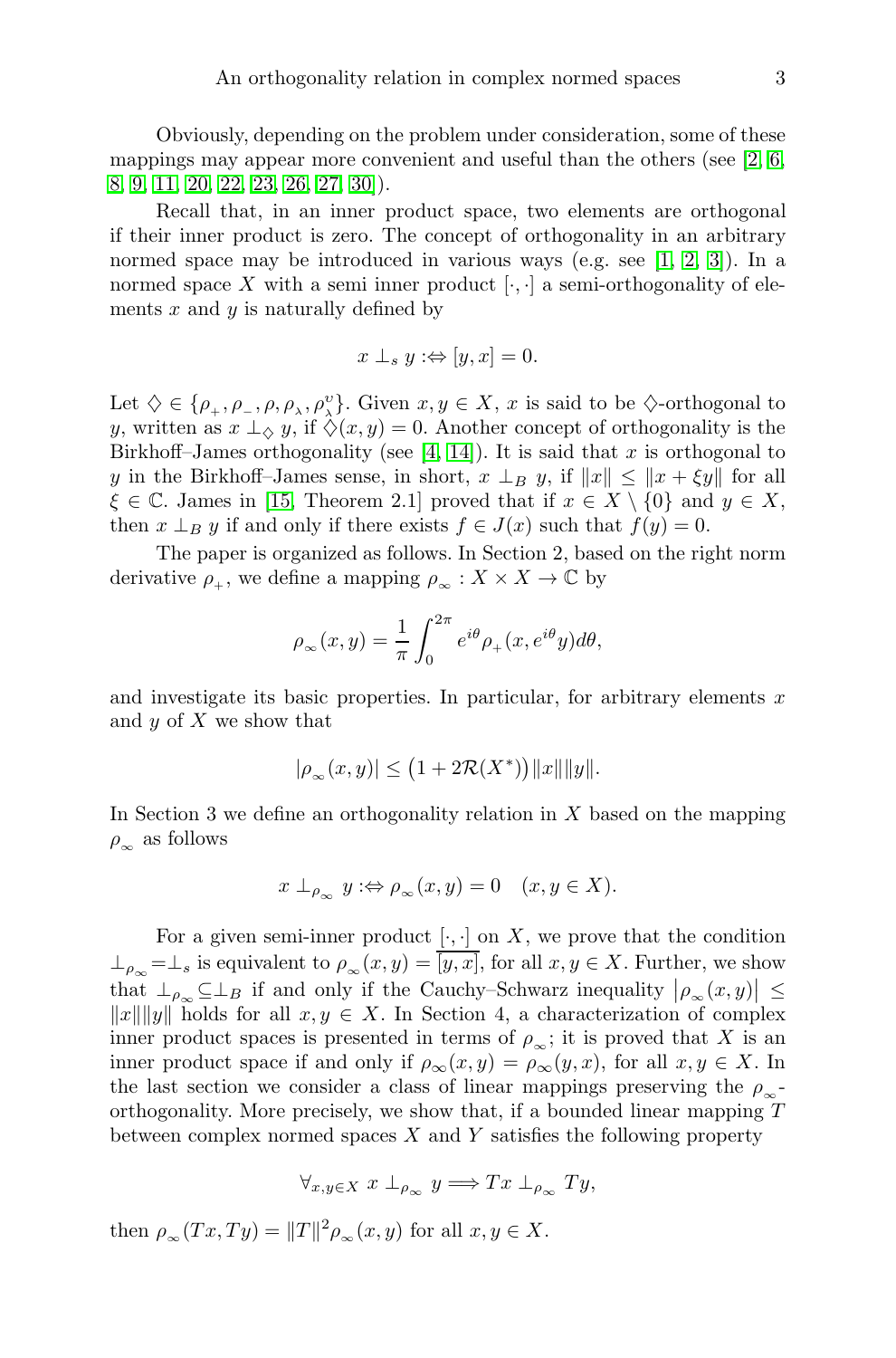## 2. A functional based on the norm derivatives

Let X be a normed space and consider the mapping  $\rho$  defined in [\(1.1\)](#page-1-0). By (nd1), for every  $x, y \in X$  we have

$$
\rho(x,y) = \frac{\rho_+(x,y) - \rho_+(x,-y)}{2} = \frac{1}{2} \sum_{k=1}^2 c_k \rho_+(x,c_k y), \tag{2.1}
$$

where  $c_1 = 1$  and  $c_2 = -1$  are the 2nd roots of unity. If X is a real inner product space, then  $\rho(x, y) = \langle x, y \rangle$ . However, in case X is a complex inner product space, we have  $\rho(x, y) = \text{Re}\langle x, y \rangle$ . The reason for this adverse situation is that  $c_1^2 + c_2^2 = 2$ . Something magical happens if we consider *n*th roots of unity, for  $n > 2$ .

<span id="page-3-1"></span>**Lemma 2.1.** Let  $n > 2$ , and suppose that  $c_1, c_2, \ldots, c_n$  are the *n*th roots of *unity. Then*  $\sum_{k=1}^{n} c_k^2 = 0$ *.* 

*Proof.* Let  $c = e^{2\pi i/n}$ . Then  $c, c^2, \ldots, c^n$  are all of the *n*th roots of unity. In the equality

$$
(1-z)(1+z+z^2+\cdots+z^{n-1})=1-z^n,
$$

let  $z = c^2$ . Since  $n > 2$ , we have  $c^2 \neq 1$  and thus

$$
1 + c^2 + c^4 + \dots + c^{2n-2} = 0,
$$

meaning that  $\sum_{k=1}^{n} c_k^2$  $k = 0.$ 

Inspired by [\(2.1\)](#page-3-0), we present the following definition in complex normed spaces. For an overview of similarities and differences between real and complex normed spaces see [\[21\]](#page-17-14).

**Definition 2.2.** Suppose that X is a complex normed space. Let  $n > 2$  and  $c_1, c_2, \ldots, c_n$  be the *n*th roots of unity. Define, for  $x, y \in X$ ,

<span id="page-3-2"></span>
$$
\rho_n(x, y) := \frac{2}{n} \sum_{k=1}^n c_k \rho_+(x, c_k y). \tag{2.2}
$$

In the following, some basic properties of the mapping  $\rho_n$  are established.

<span id="page-3-3"></span>**Proposition 2.3.** *Let*  $(X, \|\cdot\|)$  *be a complex normed space and*  $n > 2$ *. Then* 

- (i)  $\rho_n(x, x) = ||x||^2$ , for all  $x \in X$ ,
- $(\text{iii}) \ |\rho_n(x, y)| \leq 2||x|| ||y||, \text{ for all } x \in X,$
- (iii) *if the norm of* X *comes from an inner product*  $\langle \cdot, \cdot \rangle$ *, then*  $\rho_n(x, y)$  =  $\langle x, y \rangle$  *for all*  $x, y \in X$ .

<span id="page-3-0"></span>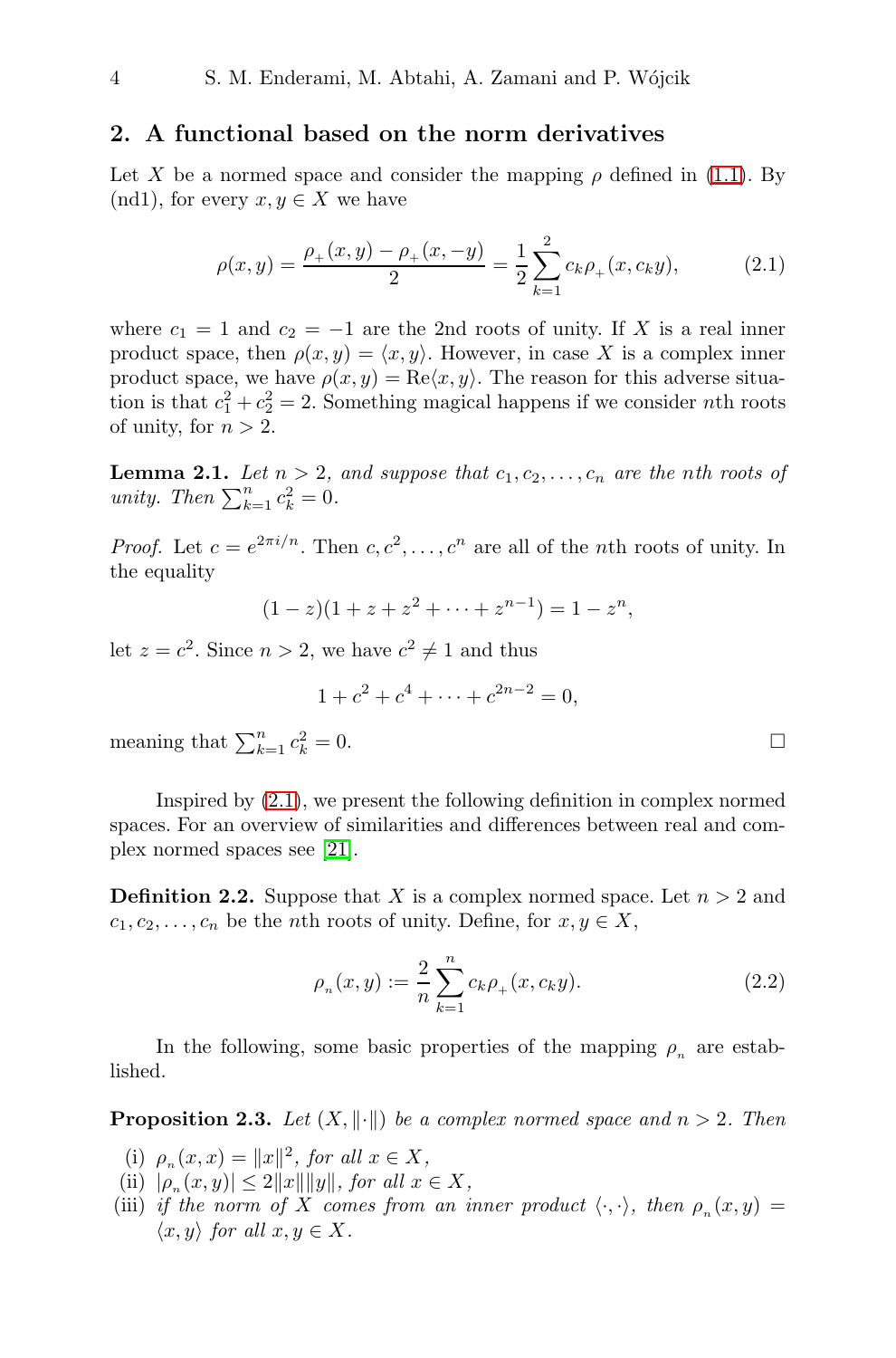*Proof.* (i) Let  $x \in X$ . By (nd1) and Lemma [2.1,](#page-3-1) we have

$$
\rho_n(x, x) = \frac{2}{n} \sum_{k=1}^n c_k \rho_+(x, c_k x) = \frac{2}{n} \sum_{k=1}^n c_k \operatorname{Re}(c_k) ||x||^2
$$
  
= 
$$
\frac{||x||^2}{n} \sum_{k=1}^n c_k (c_k + \bar{c}_k) = \frac{||x||^2}{n} \sum_{k=1}^n (c_k^2 + |c_k|^2)
$$
  
= 
$$
\frac{||x||^2}{n} \Big( \sum_{k=1}^n c_k^2 + \sum_{k=1}^n |c_k|^2 \Big) = \frac{||x||^2}{n} (0 + n) = ||x||^2.
$$

(ii) Let  $x, y \in X$ . By (nd4), we get

$$
|\rho_n(x,y)| = \frac{2}{n} \Big| \sum_{k=1}^n c_k \rho_+(x,c_k y) \Big| \leq \frac{2}{n} \sum_{k=1}^n |c_k| \Big| \rho_+(x,c_k y) \Big|
$$
  

$$
\leq \frac{2}{n} \sum_{k=1}^n |c_k| \|x\| \|c_k y\| = \frac{2}{n} \sum_{k=1}^n |c_k| \|x\| \|y\| = 2 \|x\| \|y\|.
$$

(iii) Let the norm of X come from an inner product  $\langle \cdot, \cdot \rangle$ . Then, for every  $x, y \in X$ , we have

$$
\rho_n(x, y) = \frac{2}{n} \sum_{k=1}^n c_k \rho_+(x, c_k y) = \frac{2}{n} \sum_{k=1}^n c_k \operatorname{Re}\langle x, c_k y \rangle
$$

$$
= \frac{1}{n} \sum_{k=1}^n c_k (\langle x, c_k y \rangle + \overline{\langle x, c_k y \rangle})
$$

$$
= \frac{1}{n} \sum_{k=1}^n c_k (\overline{c}_k \langle x, y \rangle + c_k \overline{\langle x, y \rangle})
$$

$$
= \frac{\langle x, y \rangle}{n} \sum_{k=1}^n |c_k|^2 + \frac{\overline{\langle x, y \rangle}}{n} \sum_{k=1}^n c_k^2 = \langle x, y \rangle.
$$

To proceed, we recall the following fact for the class of continuous functions. If  $f : [0, 1] \to \mathbb{C}$  is a continuous function, then

$$
\lim_{n \to \infty} \frac{1}{n} \sum_{k=1}^{n} f\left(\frac{k}{n}\right) = \int_{0}^{1} f(t)dt.
$$
\n(2.3)

Replacing  $c_k$  with  $e^{2k\pi i/n}$ , we can rephrase [\(2.2\)](#page-3-2) as follows

<span id="page-4-0"></span>
$$
\rho_n(x, y) = \frac{2}{n} \sum_{k=1}^n e^{2k\pi i/n} \rho_+(x, e^{2k\pi i/n} y).
$$
 (2.4)

Now, letting  $n \to \infty$ , in [\(2.4\)](#page-4-0),

$$
\lim_{n \to \infty} \frac{2}{n} \sum_{k=1}^{n} e^{2k\pi i/n} \rho_+(x, e^{2k\pi i/n} y) = 2 \int_0^1 e^{i2\pi t} \rho_+(x, e^{i2\pi t} y) dt.
$$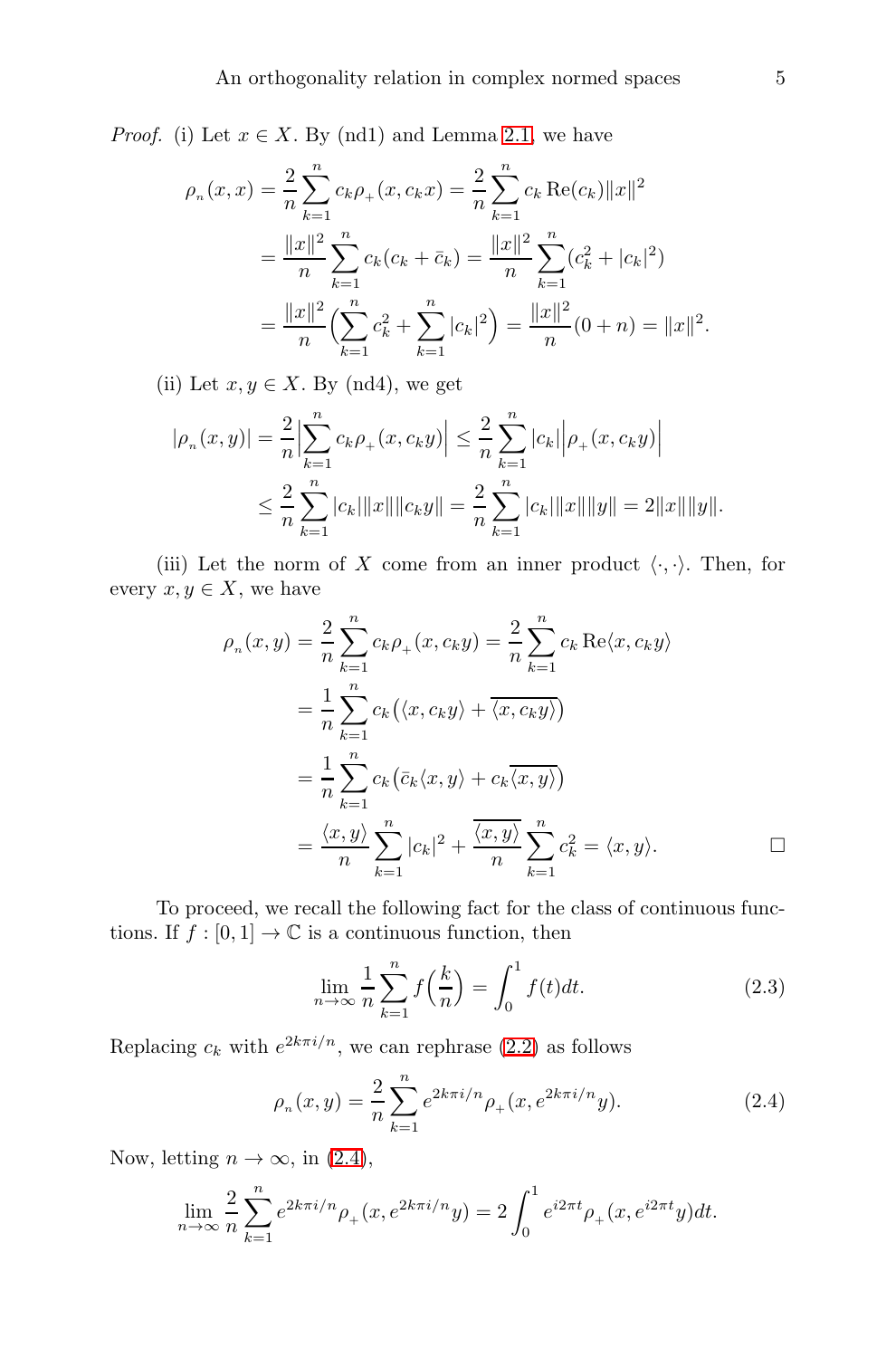Applying substitution  $\theta = 2\pi t$ , we get

$$
\lim_{n \to \infty} \rho_n(x, y) = \frac{1}{\pi} \int_0^{2\pi} e^{i\theta} \rho_+(x, e^{i\theta} y) d\theta.
$$
 (2.5)

This motivates us to present the following definition.

**Definition 2.4.** Let X be a complex normed space. Define, for  $x, y \in X$ ,

$$
\rho_{\infty}(x,y) = \lim_{n \to \infty} \rho_n(x,y) = \frac{1}{\pi} \int_0^{2\pi} e^{i\theta} \rho_+(x, e^{i\theta}y) d\theta.
$$

*Remark* 2.5. If the norm of X comes from an inner product  $\langle \cdot, \cdot \rangle$ , then by Proposition [2.3\(](#page-3-3)iii), for all  $x, y \in X$ , we have

$$
\rho_{\infty}(x, y) = \lim_{n \to \infty} \rho_n(x, y) = \langle x, y \rangle.
$$

Before further investigation, we provide our discussion with an example.

<span id="page-5-0"></span>*Example* 2.6. Let  $X = \ell^1$  be the space of all summable complex sequences with  $\|\cdot\|_1$ . For two sequences  $x = (x_k)$  and  $y = (y_k)$  in  $\ell^1$ , and for every  $\theta \in \mathbb{R}$ , we have

<span id="page-5-1"></span>
$$
\rho_{+}(x, e^{i\theta} y) = ||x||_{1} \lim_{t \to 0+} \frac{||x + te^{i\theta} y||_{1} - ||x||_{1}}{t}
$$
\n
$$
= ||x||_{1} \lim_{t \to 0+} \sum_{k=1}^{\infty} \frac{|x_{k} + te^{i\theta} y_{k}| - |x_{k}|}{t}
$$
\n
$$
= ||x||_{1} \lim_{t \to 0} \left( \sum_{x_{k} \neq 0} |x_{k}| \frac{|1 + te^{i\theta} \frac{y_{k}}{x_{k}}| - 1}{t} + \sum_{x_{k} = 0} |e^{i\theta} y_{k}| \right)
$$
\n
$$
= ||x||_{1} \lim_{t \to 0} \left( \sum_{x_{k} \neq 0} |x_{k}| \frac{2t \operatorname{Re}(e^{i\theta} \frac{y_{k}}{x_{k}}) + t^{2} \left| \frac{y_{k}}{x_{k}} \right|^{2}}{t \left( |1 + te^{i\theta} \frac{y_{k}}{x_{k}}| + 1 \right)} + \sum_{x_{k} = 0} |y_{k}| \right)
$$
\n
$$
= ||x||_{1} \left( \sum_{x_{k} \neq 0} |x_{k}| \operatorname{Re}(e^{i\theta} \frac{y_{k}}{x_{k}}) + \sum_{x_{k} = 0} |y_{k}| \right). \tag{2.6}
$$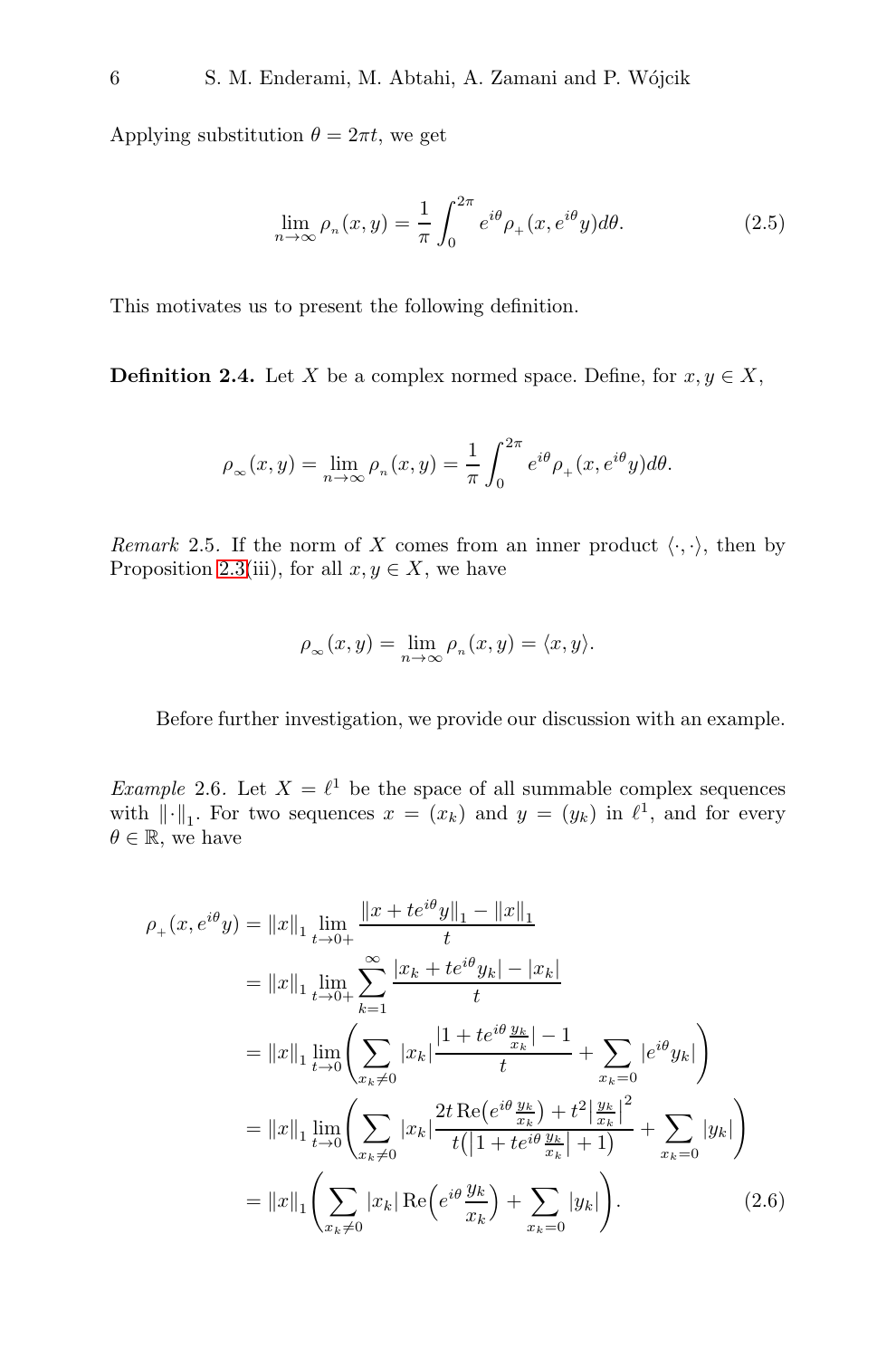Therefore,

$$
\rho_{\infty}(x,y) = \frac{1}{\pi} \int_0^{2\pi} e^{i\theta} \rho_+(x, e^{i\theta} y) d\theta
$$
  
\n
$$
= \frac{\|x\|_1}{\pi} \left( \sum_{x_k \neq 0} |x_k| \int_0^{2\pi} e^{i\theta} \operatorname{Re}\left(e^{i\theta} \frac{y_k}{x_k}\right) d\theta + \sum_{x_k=0} |y_k| \int_0^{2\pi} e^{i\theta} d\theta \right)
$$
  
\n
$$
= \frac{\|x\|_1}{\pi} \left( \sum_{x_k \neq 0} |x_k| \int_0^{2\pi} \frac{e^{i\theta}}{2} \left(e^{i\theta} \frac{y_k}{x_k} + e^{-i\theta} \frac{\bar{y}_k}{\bar{x}_k}\right) d\theta + 0 \right)
$$
  
\n
$$
= \frac{\|x\|_1}{\pi} \sum_{x_k \neq 0} \frac{|x_k|}{2} \left( \frac{y_k}{x_k} \int_0^{2\pi} e^{2i\theta} d\theta + \frac{\bar{y}_k}{\bar{x}_k} \int_0^{2\pi} d\theta \right)
$$
  
\n
$$
= \frac{\|x\|_1}{\pi} \sum_{x_k \neq 0} \frac{|x_k|}{2} \left( 0 + 2\pi \frac{\bar{y}_k}{\bar{x}_k} \right)
$$
  
\n
$$
= \|x\|_1 \sum_{x_k \neq 0} \frac{x_k \bar{y}_k}{|x_k|}.
$$

Hence,

<span id="page-6-4"></span>
$$
\rho_{\infty}(x, y) = ||x||_1 \sum_{x_k \neq 0} \frac{x_k \bar{y}_k}{|x_k|} \quad (x, y \in \ell^1). \tag{2.7}
$$

In the following, basic properties of  $\rho_{\infty}$  are investigated. Since the integrand functions in the discussion are  $2\pi$ -periodic, we will utilize the following equality in our discussion several times;

<span id="page-6-1"></span>
$$
\int_{\phi}^{2\pi+\phi} u(\theta)d\theta = \int_{0}^{2\pi} u(\theta)d\theta \quad (u(\cdot) \text{ is } 2\pi\text{-periodic, } \phi \in \mathbb{R}).\tag{2.8}
$$

<span id="page-6-3"></span>**Proposition 2.7.** *Let*  $(X, \|\cdot\|)$  *be a complex normed space,*  $x, y \in X$ *, and*  $\alpha, \beta \in \mathbb{C}$ *. Then* 

<span id="page-6-2"></span><span id="page-6-0"></span>(i)  $\rho_{\infty}(\alpha x, \beta y) = \alpha \overline{\beta} \rho_{\infty}(x, y).$ (ii)  $\rho_{\infty}(x, \alpha x + y) = \rho_{\infty}(x, \alpha x) + \rho_{\infty}(x, y) = \bar{\alpha} ||x||^2 + \rho_{\infty}(x, y).$ 

*Proof.* [\(i\)](#page-6-0) Let  $\alpha = |\alpha|e^{i\phi}$  and  $\beta = |\beta|e^{i\psi}$ , for some  $\phi, \psi \in [0, 2\pi)$ . Then, by  $(2.8),$  $(2.8),$ 

$$
\rho_{\infty}(\alpha x, \beta y) = \frac{1}{\pi} \int_0^{2\pi} e^{i\theta} \rho_+ (|\alpha| e^{i\phi} x, |\beta| e^{i(\theta + \psi)} y) d\theta
$$
  
\n
$$
= \frac{|\alpha \beta|}{\pi} \int_0^{2\pi} e^{i\theta} \rho_+ (x, e^{i(\theta + \psi - \phi)} y) d\theta
$$
  
\n
$$
= \frac{|\alpha \beta|}{\pi} \int_{\psi - \phi}^{2\pi + \psi - \phi} e^{i(\xi + \phi - \psi)} \rho_+ (x, e^{i\xi} y) d\xi
$$
  
\n
$$
= \frac{|\alpha \beta| e^{i(\phi - \psi)}}{\pi} \int_0^{2\pi} e^{i\xi} \rho_+ (x, e^{i\xi} y) d\xi
$$
  
\n
$$
= \alpha \bar{\beta} \rho_{\infty} (x, y).
$$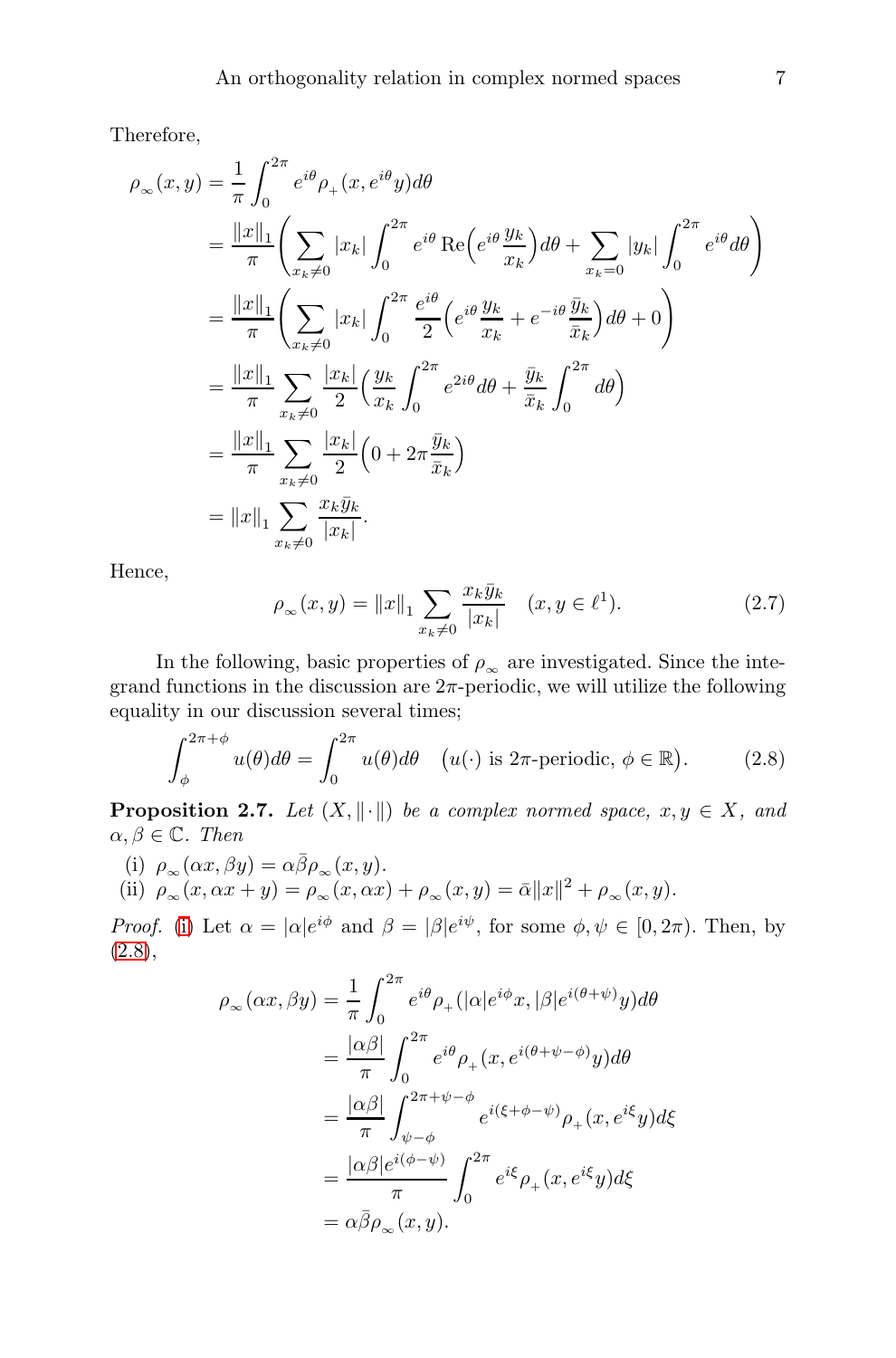[\(ii\)](#page-6-2) First, note that

$$
\int_0^{2\pi} e^{i\theta} \operatorname{Re}(e^{i\theta}\alpha) d\theta = \frac{1}{2} \int_0^{2\pi} e^{i\theta} (e^{i\theta}\alpha + e^{-i\theta}\bar{\alpha}) d\theta
$$

$$
= \frac{1}{2} \int_0^{2\pi} (e^{2\theta i}\alpha + \bar{\alpha}) d\theta
$$

$$
= \frac{\alpha}{2} \int_0^{2\pi} e^{2\theta i} d\theta + \frac{\bar{\alpha}}{2} \int_0^{2\pi} d\theta = 0 + \pi \bar{\alpha} = \pi \bar{\alpha}.
$$

Now, write

$$
\rho_{\infty}(x, \alpha x + y) = \frac{1}{\pi} \int_0^{2\pi} e^{i\theta} \rho_+(x, e^{i\theta}(\alpha x + y)) d\theta
$$
  
\n
$$
= \frac{1}{\pi} \int_0^{2\pi} e^{i\theta} \rho_+(x, e^{i\theta} \alpha x + e^{i\theta} y) d\theta
$$
  
\n
$$
= \frac{1}{\pi} \int_0^{2\pi} e^{i\theta} (\text{Re}(e^{i\theta} \alpha) ||x||^2 + \rho_+(x, e^{i\theta} y)) d\theta
$$
  
\n
$$
= \frac{||x||^2}{\pi} \int_0^{2\pi} e^{i\theta} \text{Re}(e^{i\theta} \alpha) d\theta + \frac{1}{\pi} \int_0^{2\pi} e^{i\theta} \rho_+(x, e^{i\theta} y) d\theta
$$
  
\n
$$
= \bar{\alpha} ||x||^2 + \rho_{\infty}(x, y).
$$

Here we present one of the main results of this paper.

<span id="page-7-3"></span>**Theorem 2.8.** *Let*  $(X, \|\cdot\|)$  *be a complex normed space, and*  $x, y \in X$ *. Then*  $|\rho_{\infty}(x, y)| \le (1 + 2\mathcal{R}(X^*)) ||x|| ||y||.$  (2.9)

*Proof.* It is clear that there is a number  $\gamma \in \mathbb{C}$ , with  $|\gamma| = 1$ , such that  $|\rho_{\infty}(x,y)| = \gamma \rho_{\infty}(x,y)$ . Applying Proposition [2.7\(](#page-6-3)i), we get  $|\rho_{\infty}(x,y)| =$  $\rho_{\infty}(x,\overline{\gamma}y)$ . Put  $z=\overline{\gamma}y$ . Then we have

<span id="page-7-4"></span>
$$
\pi|\rho_{\infty}(x,y)| = \pi \rho_{\infty}(x,z) = \int_0^{2\pi} e^{i\theta} \rho_+(x,e^{i\theta}z) d\theta.
$$

Since  $e^{i\theta} = \cos \theta + i \sin \theta$ , we obtain

<span id="page-7-0"></span>
$$
\pi|\rho_{\infty}(x,y)| = \int_0^{2\pi} \cos\theta \rho_+(x, e^{i\theta}z) d\theta + i \int_0^{2\pi} \sin\theta \rho_+(x, e^{i\theta}z) d\theta.
$$
 (2.10)

Since the left side in [\(2.10\)](#page-7-0) is real, the imaginary part in the right side should be zero, and thus

<span id="page-7-1"></span>
$$
\pi|\rho_{\infty}(x,y)| = \int_0^{2\pi} \cos\theta \rho_+(x,e^{i\theta}z)d\theta.
$$
 (2.11)

It follows from (nd5) that for all  $\theta \in [0, 2\pi)$  there exists a functional  $f_{\theta} \in J(x)$ such that

<span id="page-7-2"></span>
$$
\rho_+(x, e^{i\theta}z) = ||x|| \operatorname{Re} f_\theta(e^{i\theta}z). \tag{2.12}
$$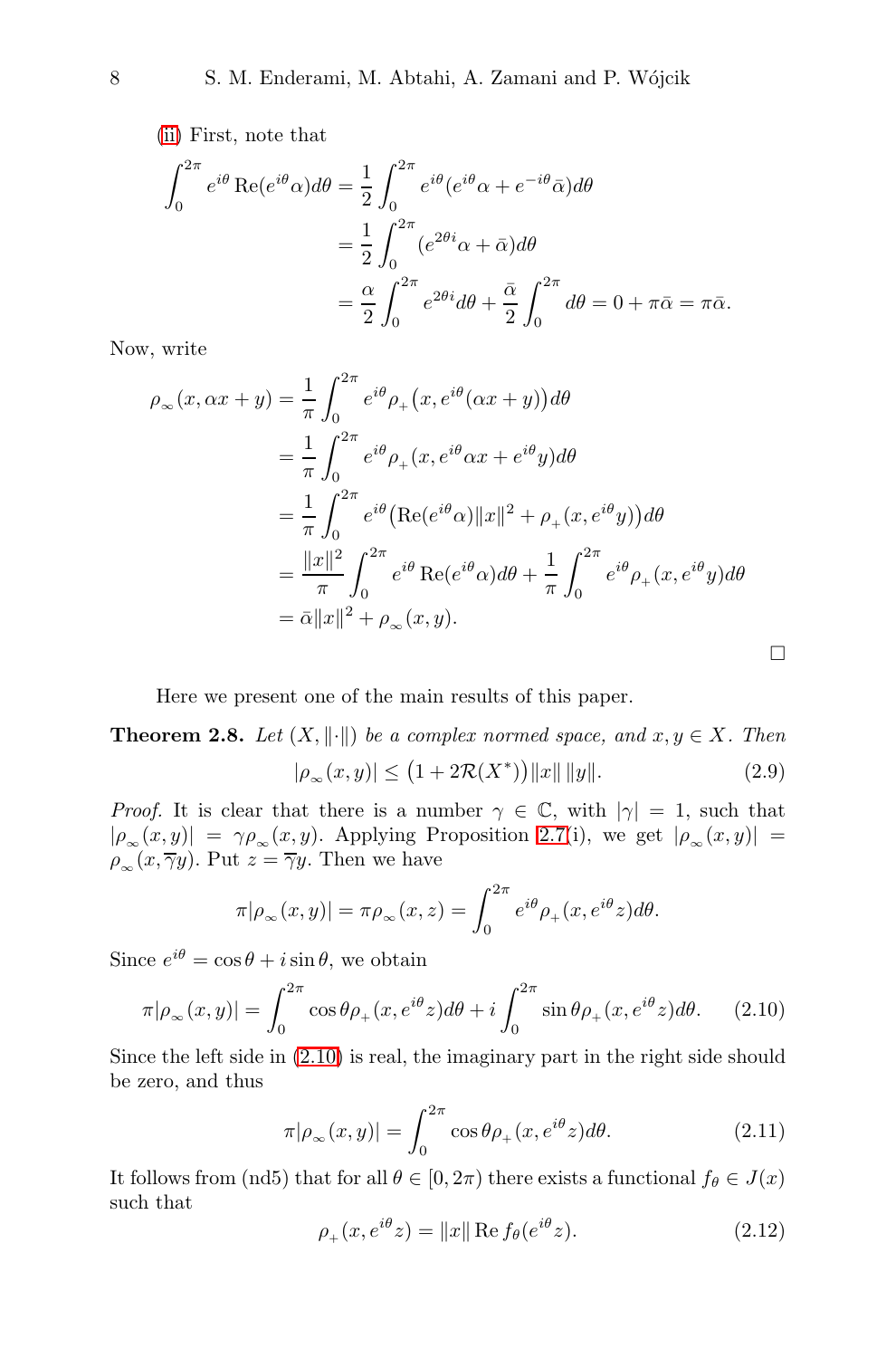Fix an arbitrary  $f \in J(x)$ . It is easy to check that conv $\{f_{\theta}, f\} \subseteq S_{X^*}$ . Hence  $|| f_{\theta} - f ||$  ≤  $\mathcal{R}(X^*)$ . Moreover, the equalities [\(2.11\)](#page-7-1) and [\(2.12\)](#page-7-2) become

$$
\pi|\rho_{\infty}(x,y)| = \|x\| \int_0^{2\pi} \cos\theta \operatorname{Re} f_{\theta}(e^{i\theta}z) d\theta
$$
  
= 
$$
\|x\| \left( \int_0^{2\pi} \cos\theta \operatorname{Re}(f_{\theta} - f)(e^{i\theta}z) d\theta + \int_0^{2\pi} \cos\theta \operatorname{Re} f(e^{i\theta}z) d\theta \right).
$$
(2.13)

Next we have

$$
\int_0^{2\pi} \cos\theta \operatorname{Re} f(e^{i\theta} z) d\theta = \int_0^{2\pi} \cos\theta \operatorname{Re} f((\cos\theta + i\sin\theta)z) d\theta
$$

$$
= \int_0^{2\pi} (\cos^2\theta \operatorname{Re} f(z) + \cos\theta \sin\theta \operatorname{Re} f(iz)) d\theta
$$

$$
= \operatorname{Re} f(z) \int_0^{2\pi} \cos^2\theta d\theta + \operatorname{Re} f(iz) \int_0^{2\pi} \frac{1}{2} \sin 2\theta d\theta.
$$

Since  $\int_0^{2\pi} \cos^2 \theta d\theta = \pi$  and  $\int_0^{2\pi} \frac{1}{2} \sin 2\theta = 0$ , it follows from the above equalities that

<span id="page-8-0"></span>
$$
\int_0^{2\pi} \cos \theta \operatorname{Re} f(e^{i\theta} z) d\theta = \pi \operatorname{Re} f(z).
$$
 (2.14)

Combining [\(2.13\)](#page-8-0) with [\(2.14\)](#page-8-1) yields

$$
\pi|\rho_{\infty}(x,y)| = \|x\| \left( \int_0^{2\pi} \cos \theta \operatorname{Re}(f_{\theta} - f)(e^{i\theta} z) d\theta + \pi \operatorname{Re} f(z) \right)
$$
  
\n
$$
\leq \|x\| \left( \int_0^{2\pi} \|f_{\theta} - f\| \|z\| d\theta + \pi \|z\| \right)
$$
  
\n
$$
\leq \|x\| \|z\| \left( 2\pi \|f_{\theta} - f\| + \pi \right)
$$
  
\n
$$
\leq \|x\| \|z\| \left( 2\pi \mathcal{R}(X^*) + \pi \right).
$$

Since  $||y|| = ||z||$ , it follows from the above estimation that

$$
|\rho_{\infty}(x,y)| \le (1 + 2\mathcal{R}(X^*)) ||x|| ||y||.
$$

As an immediate consequence of the above result, we obtain the following.

**Corollary 2.9.** *Let*  $(X, \|\cdot\|)$  *be a complex reflexive smooth space. Then* 

$$
|\rho_{\infty}(x, y)| \le ||x|| ||y|| \quad (x, y \in X).
$$

*Proof.* Since X is a reflexive smooth space,  $X^*$  is rotund. Therefore,  $\mathcal{R}(X^*)$  = 0. Now, utilizing Theorem [2.8,](#page-7-3) we deduce the desired result.

<span id="page-8-1"></span> $\Box$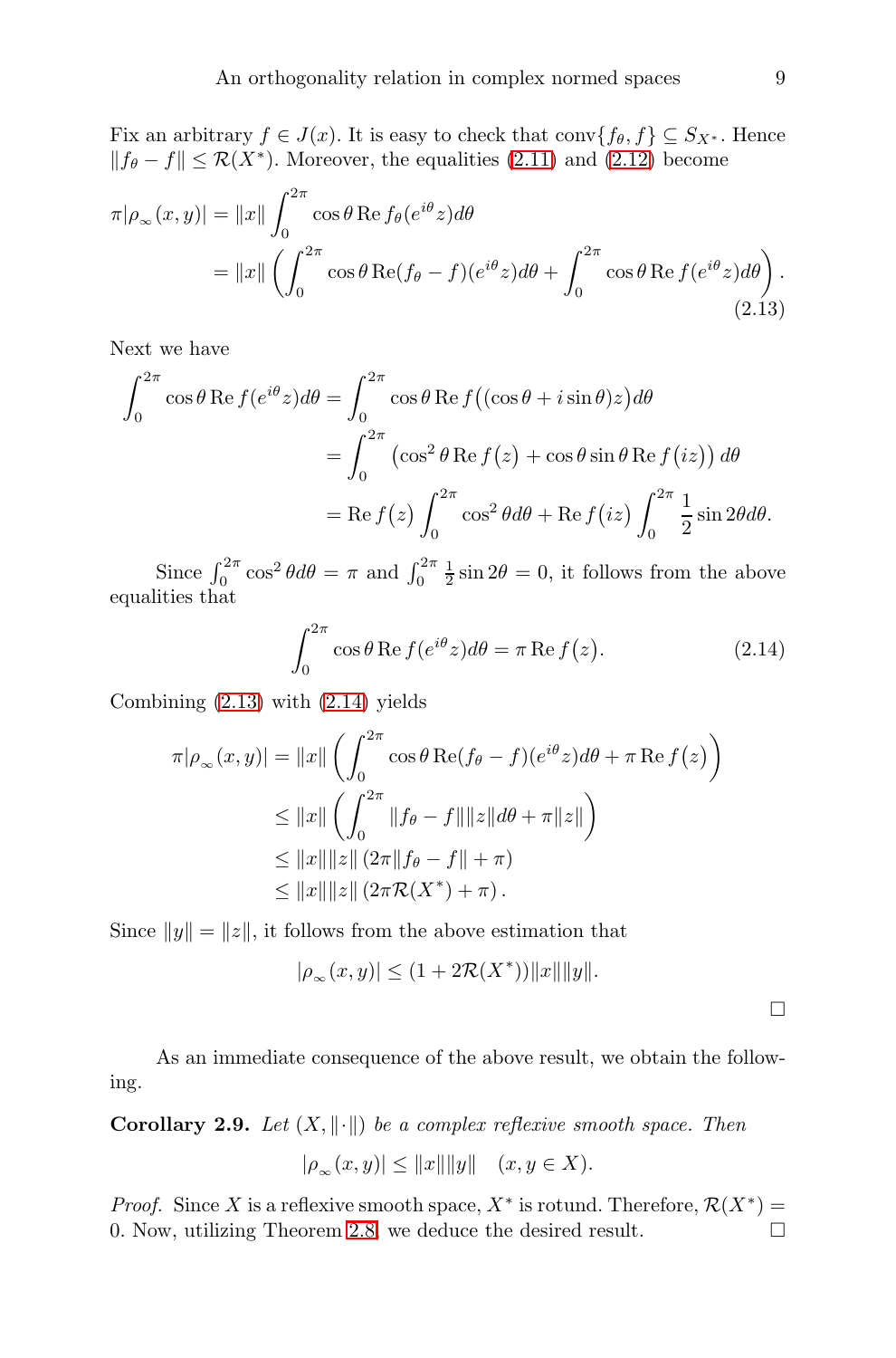*Remark* 2.10*.* As the above corollary shows, in the inequality [\(2.9\)](#page-7-4), the constant  $R = 1 + 2\mathcal{R}(X^*)$  is the best for reflexive smooth spaces. If we continue [\(2.11\)](#page-7-1) in a slightly different direction, we reach the following

$$
\pi|\rho_{\infty}(x,y)| = \int_0^{2\pi} \cos\theta \rho_+(x, e^{i\theta}z) d\theta
$$
  
\n
$$
= \left| \int_0^{2\pi} \cos\theta \rho_+(x, e^{i\theta}z) d\theta \right|
$$
  
\n
$$
\leq \int_0^{2\pi} |\cos\theta \rho_+(x, e^{i\theta}z)| d\theta
$$
  
\n
$$
\leq \left( \int_0^{2\pi} |\cos\theta| d\theta \right) ||x|| ||z|| = 4 ||x|| ||y||.
$$

Therefore,  $|\rho_{\infty}(x, y)| \leq \frac{4}{\pi} ||x|| ||y||$ . This inequality is a good alternative to  $(2.9)$ , in some normed spaces. For instance, take  $X = \ell^1$ , as in Example [2.6.](#page-5-0) Then  $X^* = \ell^{\infty}$  and  $\mathcal{R}(X^*) = 2$ . In this case,  $\frac{4}{\pi} < 1 + 2\mathcal{R}(X^*)$ .

Indeed, the Cauchy–Schwartz inequality holds in  $\ell^1$ ; for  $x = (x_k)$  and  $y=(y_k)$  in  $\ell^1$ , by  $(2.7)$ , we have

<span id="page-9-2"></span>
$$
|\rho_{\infty}(x,y)| = \|x\|_1 \Big| \sum_{x_k \neq 0} \frac{x_k \bar{y}_k}{|x_k|} \Big| \le \|x\|_1 \sum_{x_k \neq 0} |\bar{y}_k| \le \|x\|_1 \|y\|_1. \tag{2.15}
$$

One may conjecture that the Cauchy–Schwartz inequality holds in every complex normed space; we do not currently have strong evidence supporting it. See also Theorem [3.7](#page-11-0) below.

We finish this section with the following result.

**Theorem 2.11.** Let X be a complex space endowed with two norms  $\lVert \cdot \rVert_1$  and  $\left\Vert \cdot\right\Vert _{2}$ . Then the following conditions are equivalent.

- <span id="page-9-1"></span><span id="page-9-0"></span>(i) The norms  $\left\| \cdot \right\|_1$  and  $\left\| \cdot \right\|_2$  are equivalent.
- (ii) *There exists a positive constant* c *such that, for all*  $x, y \in X$ ,

$$
|\rho_{\infty,1}(x,y)-\rho_{\infty,2}(x,y)|\leq c\min\{\|x\|_1\|y\|_1,\|x\|_2\|y\|_2\},\
$$

*where*  $\rho_{\infty,k}$  *is the functional*  $\rho_{\infty}$  *with respect to*  $\|\cdot\|_k$ *, for*  $k = 1, 2$ *.* 

*Proof.* In the following, we let  $R = 1 + 2\mathcal{R}(X^*)$ .

Suppose that [\(i\)](#page-9-0) holds. Then, there exist positive numbers  $m, M$  such that  $m||z||_1 \le ||z||_2 \le M||z||_1$  for  $z \in X$ . Theorem [2.8](#page-7-3) implies that, for all  $x, y \in X$ ,

$$
|\rho_{\infty,1}(x,y)| \le R ||x||_1 ||y||_1,
$$

and

$$
|\rho_{\infty,2}(x,y)| \le R ||x||_2 ||y||_2.
$$

Hence,

$$
|\rho_{\infty,1}(x,y)-\rho_{\infty,2}(x,y)|\leq R(||x||_1||y||_1+||x||_2||y||_2),
$$

and so

$$
|\rho_{\infty,1}(x,y)-\rho_{\infty,2}(x,y)|\leq R(1+M^2)\|x\|_1\|y\|_1.
$$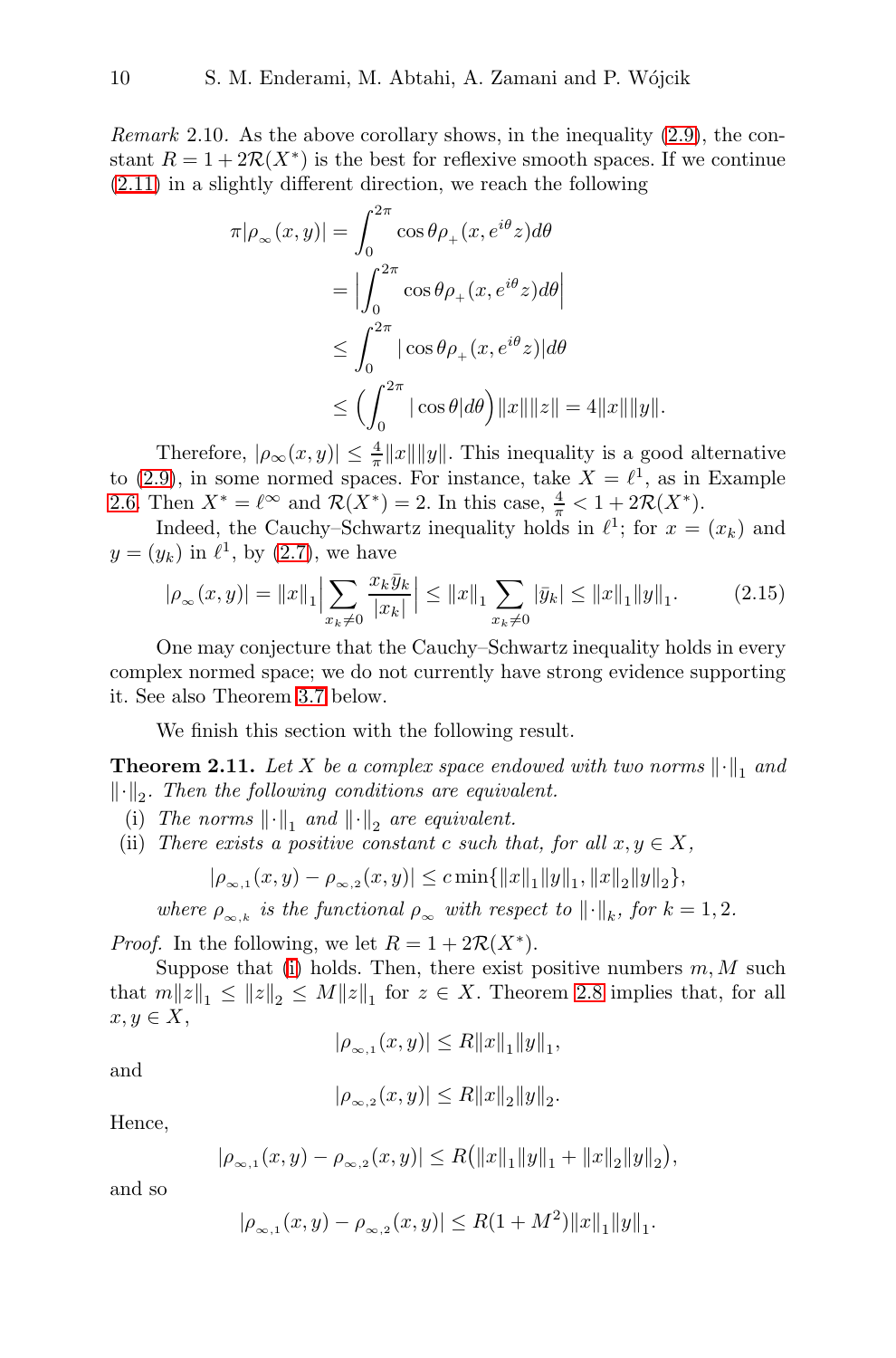Similarly,

$$
|\rho_{\infty,1}(x,y)-\rho_{\infty,2}(x,y)| \leq R\left(1+\frac{1}{m^2}\right) ||x||_2 ||y||_2.
$$

Put  $c = R(1 + \max\{M^2, \frac{1}{m^2}\})$ . Therefore, we obtain

$$
|\rho_{\infty,1}(x,y)-\rho_{\infty,2}(x,y)|\leq c\min\{\|x\|_1\|y\|_1,\|x\|_2\|y\|_2\}.
$$

Conversely, assume that [\(ii\)](#page-9-1) holds for some  $c > 0$ . Then, for every  $x \in X$ , we have

$$
|\rho_{\infty,1}(x,x)-\rho_{\infty,2}(x,x)|\leq c\min\{\|x\|_{1}^{2},\|x\|_{2}^{2}\}.
$$

Therefore,

$$
\left|\|x\|_{1}^{2}-\|x\|_{2}^{2}\right|\leq c\|x\|_{1}^{2},\quad\left|\|x\|_{1}^{2}-\|x\|_{2}^{2}\right|\leq c\|x\|_{2}^{2},
$$

and thus,

$$
||x||_2 \le \sqrt{1+c} ||x||_1, \quad ||x||_1 \le \sqrt{1+c} ||x||_2.
$$

Hence,

$$
\frac{1}{\sqrt{1+c}}||x||_1 \le ||x||_2 \le \sqrt{1+c}||x||_1 \quad (x \in X),
$$

meaning that the two norms are equivalent.

# 3.  $\rho_{\infty}$ -orthogonality

We start this section with an orthogonality relation in  $X$  based on the mapping  $\rho_{\infty}$  as follows.

**Definition 3.1.** Let  $(X, \|\cdot\|)$  be a complex normed space. For elements  $x, y \in X$ , define  $x \perp_{\rho_{\infty}} y$  if  $\rho_{\infty}(x, y) = 0$ .

We will need the following lemma in the sequel.

<span id="page-10-4"></span>**Lemma 3.2.** For every  $x, y \in X$ , there is  $\alpha \in \mathbb{C}$  such that  $x \perp_{\rho_{\infty}} (\alpha x + y)$ .

*Proof.* Assume, without loss of generality, that  $x \neq 0$ . Put  $\alpha = -\frac{\rho_{\infty}(x,y)}{\|x\|^2}$ . By Proposition [2.7](#page-6-3) [\(ii\)](#page-6-2), we have  $\rho_{\infty}(x, \alpha x + y) = 0$ . Thus  $x \perp_{\rho_{\infty}} (\alpha x + y)$ .  $\Box$ 

In a complex normed space equipped with various types of orthogonality, it is always of some interest to consider relations between any two of the given orthogonalities, or to characterize the classes of spaces in which one type of orthogonality implies the other.

<span id="page-10-5"></span>**Theorem 3.3.** Let  $(X, \|\cdot\|)$  be a complex normed space and let  $[\cdot, \cdot]$  be a *semi-inner product in* X*. The following conditions are equivalent.*

<span id="page-10-3"></span><span id="page-10-2"></span><span id="page-10-1"></span><span id="page-10-0"></span>(i) 
$$
\perp_{\rho_{\infty}} = \perp_s
$$
,  
\n(ii)  $\perp_{\rho_{\infty}} \subseteq \perp_s$ ,  
\n(iii)  $\perp_{\rho_{\infty}} \supseteq \perp_s$ ,  
\n(iv)  $\rho_{\infty}(x, y) = \overline{[y, x]}$ , for all  $x, y \in X$ .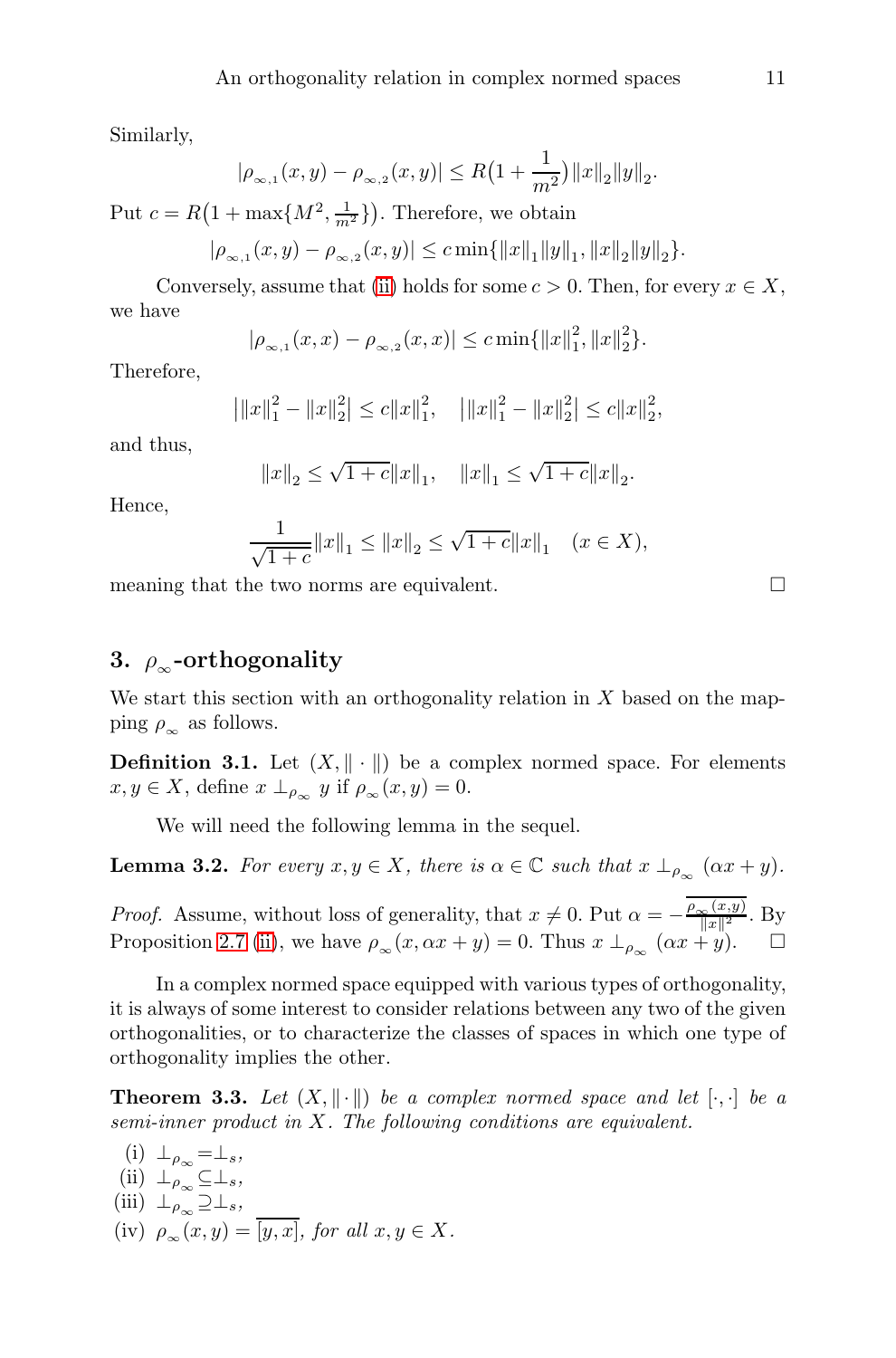*Proof.* The implications [\(iv\)](#page-10-0)  $\Rightarrow$  [\(i\)](#page-10-1)  $\Rightarrow$  [\(ii\)](#page-10-2) and [\(i\)](#page-10-1)  $\Rightarrow$  [\(iii\)](#page-10-3) trivially hold. We prove [\(ii\)](#page-10-2)  $\Rightarrow$  [\(iv\)](#page-10-0). Let  $x, y \in X$ . Put  $z := -\frac{\rho_{\infty}(x, y)}{\|x\|^2}x + y$ . Then, Lemma [3.2](#page-10-4) yields  $x \perp_{\rho_{\infty}} z$ . By [\(ii\)](#page-10-2), we obtain  $x \perp_s z$ . Whence,

$$
0 = [z, x] = -\frac{\overline{\rho_{\infty}}(x, y)}{\|x\|^2} \|x\|^2 + [y, x],
$$

and thus  $\rho_{\infty}(x, y) = \overline{[y, x]}$ . The implication [\(iii\)](#page-10-3)  $\Rightarrow$  [\(iv\)](#page-10-0) is proved similarly (using (sip1-3) and Proposition [2.7\)](#page-6-3).

The following example shows that the relations  $\perp_{\rho_+}$  and  $\perp_{\rho_\infty}$  are not comparable in general.

*Example* 3.4. Take  $X = \ell^1$  as in Example [2.6.](#page-5-0) Let

$$
\begin{cases}\nx = (1, 0, 0, \dots), \\
y = (i, 0, 0, \dots), \\
\end{cases}\n\qquad\n\begin{cases}\nu = (1, 1, 0, 0, \dots), \\
v = (1, -1, 0, 0, \dots).\n\end{cases}
$$

Then, using [\(2.6\)](#page-5-1), we get  $\rho_+(x, y) = 0$  and  $\rho_+(u, v) = 1$ . While, by [\(2.7\)](#page-6-4), we have  $\rho_{\infty}(x, y) = -i$  and  $\rho_{\infty}(u, v) = 0$ . We conclude that  $\perp_{\rho_+} \not\subset \perp_{\rho_{\infty}}$  and  $\perp_{\rho_{\infty}} \not\subset \perp_{\rho_{+}}$ .

The above example motivates the next result.

Proposition 3.5. *Let* X *be a complex normed space. Then the inclusion*  $\perp_{\rho_+} \subseteq \perp_{\rho_{\infty}}$  does not hold.

*Proof.* Suppose, for a contradiction, that the inclusion  $\perp_{\rho_+} \subseteq \perp_{\rho_{\infty}}$  is true. In a similar way, as in the proof of Theorem [3.3,](#page-10-5) we obtain  $\rho_+(x, y)$  =  $\rho_{\infty}(x, y)$  for all  $x, y \in X$ . Fix  $x, y \in X$  such that  $\rho_{\perp}(x, y) \neq 0$ . By Propo-sition [2.7\(](#page-6-3)i), we obtain  $\rho_+(x,e^{i\theta}y) = e^{i\theta}\rho_\infty(x,y)$ , for all  $\theta \in [0,2\pi)$ . It is clear that  $e^{i\theta_o} \overline{\rho_\infty(x,y)} \in \mathbb{C} \setminus \mathbb{R}$ , for some  $\theta_o \in [0, 2\pi)$ . On the other hand,  $\rho_+(x, e^{i\theta_o}y) \in \mathbb{R}$  and we have our desired contradiction.

The following example shows that, in general,  $\perp_B \not\subset \perp_{\rho_{\infty}}$ .

*Example* 3.6. Take  $X = \ell^1$ , as in Example [2.6.](#page-5-0) Let

 $x = (0, 1, 0, 0, \dots)$  and  $y = (2, 1, 0, 0, \dots)$ .

For every  $\xi \in \mathbb{C}$  we have

$$
||x + \xi y||_1 = 2|\xi| + |1 + \xi| \ge 1 = ||x||_1.
$$

This shows that  $x \perp_B y$ . However, by [\(2.7\)](#page-6-4), we have  $\rho_{\infty}(x, y) = 1$ , and thus  $x \nperp_{\rho_{\infty}} y.$ 

It is natural to ask whether the inclusion  $\perp_{\rho_{\infty}} \subseteq \perp_B$  hold. The next theorem gives a partial answer (it is motivated by Theorem [2.8\)](#page-7-3).

<span id="page-11-0"></span>**Theorem 3.7.** Let  $(X, \|\cdot\|)$  be a complex normed space. Then the following *conditions are equivalent.*

<span id="page-11-2"></span><span id="page-11-1"></span> $\left| \begin{matrix} \n\mu \\ \n\mu \n\end{matrix} \right| \leq \|x\| \|y\|$  for all  $x, y \in X$ ,  $(iii) \perp_{\rho_{\infty}} \subseteq \perp_B$ .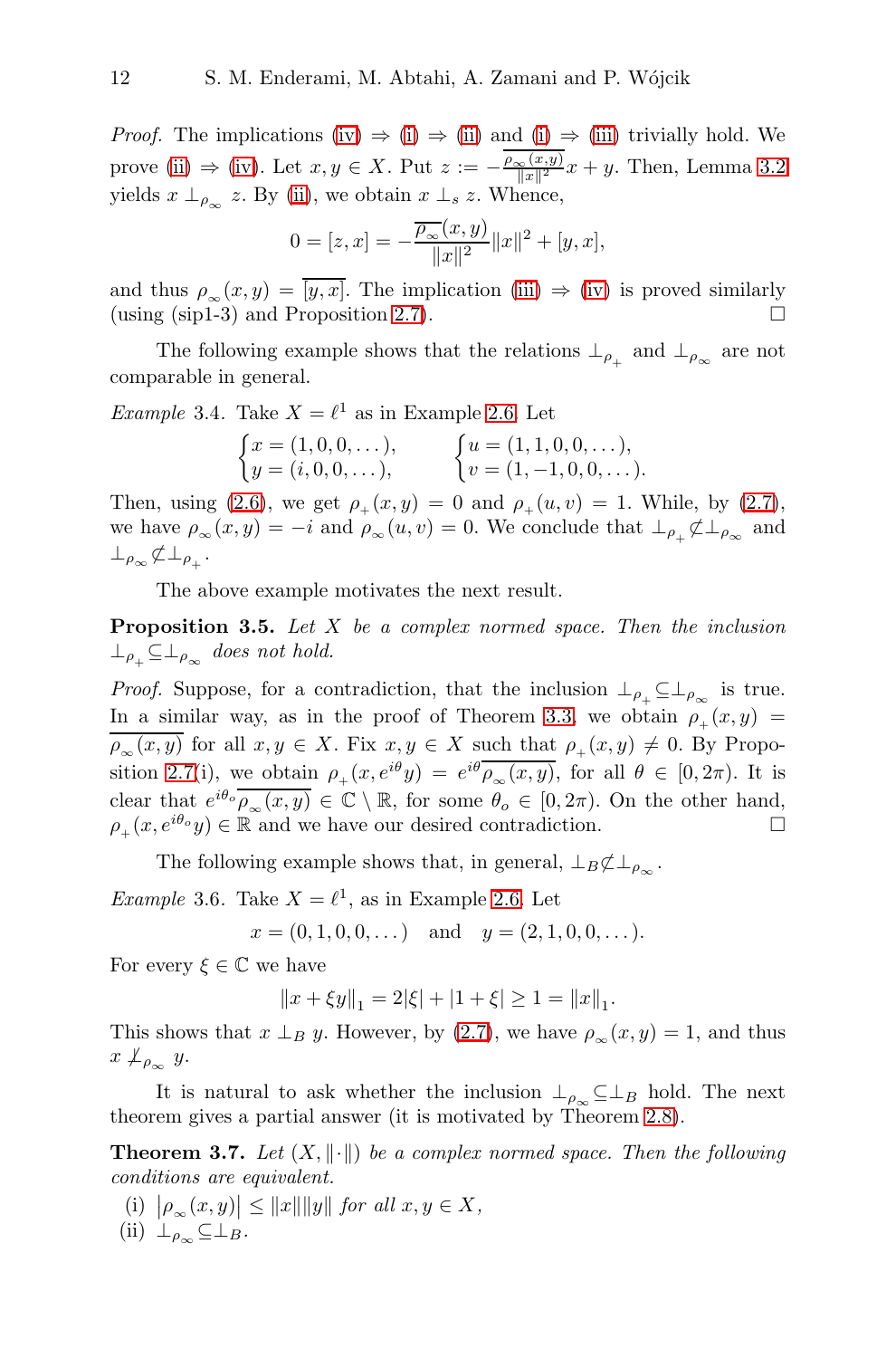*Proof.* To prove [\(i\)](#page-11-1)⇒[\(ii\)](#page-11-2), fix two arbitrary elements  $x, y \in X$  with  $x \perp_{\rho_{\infty}} y$ . Let  $\xi \in \mathbb{C}$ . Then, from Proposition [2.7](#page-6-3) [\(i\)](#page-11-1) and [\(ii\)](#page-6-2), it follows that

$$
||x||^2 = |\rho_{\infty}(x, x + \xi y)| \le ||x|| ||x + \xi y||.
$$

If  $x \neq 0$ , we get  $||x + \xi y|| \geq ||x||$ , which means that  $x \perp_B y$ .

Now, suppose that [\(ii\)](#page-11-2) holds. Fix  $x, y \in X$ . We may assume that  $x \neq 0$ . By Lemma [3.2](#page-10-4) we have  $x \perp_{\rho_{\infty}} - \frac{\rho_{\infty}(x,y)}{\|x\|^2}x + y$ . Applying [\(ii\)](#page-11-2) we get  $x \perp_B - \frac{\rho_{\infty}(x,y)}{\|x\|^2}x + y$ . Now, the classical James' characterization of the Birkhoff–James orthogonality says that there is a functional  $f \in J(x)$  such that  $f\left(-\frac{\rho_{\infty}(x,y)}{\|x\|^2}x+y\right)=0$ . Thus

$$
f(y) = \frac{\overline{\rho_{\infty}(x, y)}}{\|x\|^2} f(x) = \frac{\overline{\rho_{\infty}(x, y)}}{\|x\|}.
$$

It follows that  $|\rho_{\infty}(x,y)| = |\overline{f(y)}||x||| \le ||y|| ||x||$ , and we are done.

*Remark* 3.8. Take  $X = \ell^1$ , as in Example [2.6.](#page-5-0) According to [\(2.15\)](#page-9-2), the inequality  $|\rho_{\infty}(x,y)| \leq ||x|| ||y||$  holds, for all  $x, y \in \ell^1$ . Therefore, in  $\ell^1$ , we have  $\perp_{\rho_{\infty}} \subset \perp_B$ .

## 4. A characterization of inner product spaces

The problem of finding necessary and sufficient conditions for a complex normed space to be an inner product space has been investigated by many mathematicians, see e.g. [\[3\]](#page-16-1) and the references therein. In this section a characterization of complex inner product spaces is presented in terms of  $\rho_{\infty}$ .

Let us quote a result from [\[2\]](#page-16-0).

<span id="page-12-0"></span>Lemma 4.1 ([\[2,](#page-16-0) Theorem 1.4.5]). *Let* X *be a real normed space of dimension greater than or equal to* 2*. The space* X *is an inner product space if and only if each two-dimensional subspace of* X *is an inner product space.*

If  $(X, \|\cdot\|)$  is a normed space over the complex field which, as a space over  $\mathbb{R}$ , has an inner product  $\langle \cdot, \cdot \rangle_{\mathbb{R}}$ , then

$$
\langle x, y \rangle := \langle x, y \rangle_{\mathbb{R}} + i \langle x, iy \rangle_{\mathbb{R}}
$$

is a complex inner product for  $X$  as a vector space over  $\mathbb{C}$ . Note that

$$
2||x||^2 = ||(1+i)x||^2 = 2||x||^2 + 2\langle x, ix \rangle_{\mathbb{R}},
$$

so that  $\langle x, ix \rangle_{\mathbb{R}} = 0$ , for all  $x \in X$ .

<span id="page-12-1"></span>**Theorem 4.2.** In a complex normed space  $(X, \|\cdot\|)$ , the following are equiv*alent.*

- (i) X *is a complex inner product space,*
- (ii)  $\rho_{\infty}(x, y) = \rho_{\infty}(y, x)$ *, for all*  $x, y \in X$ *.*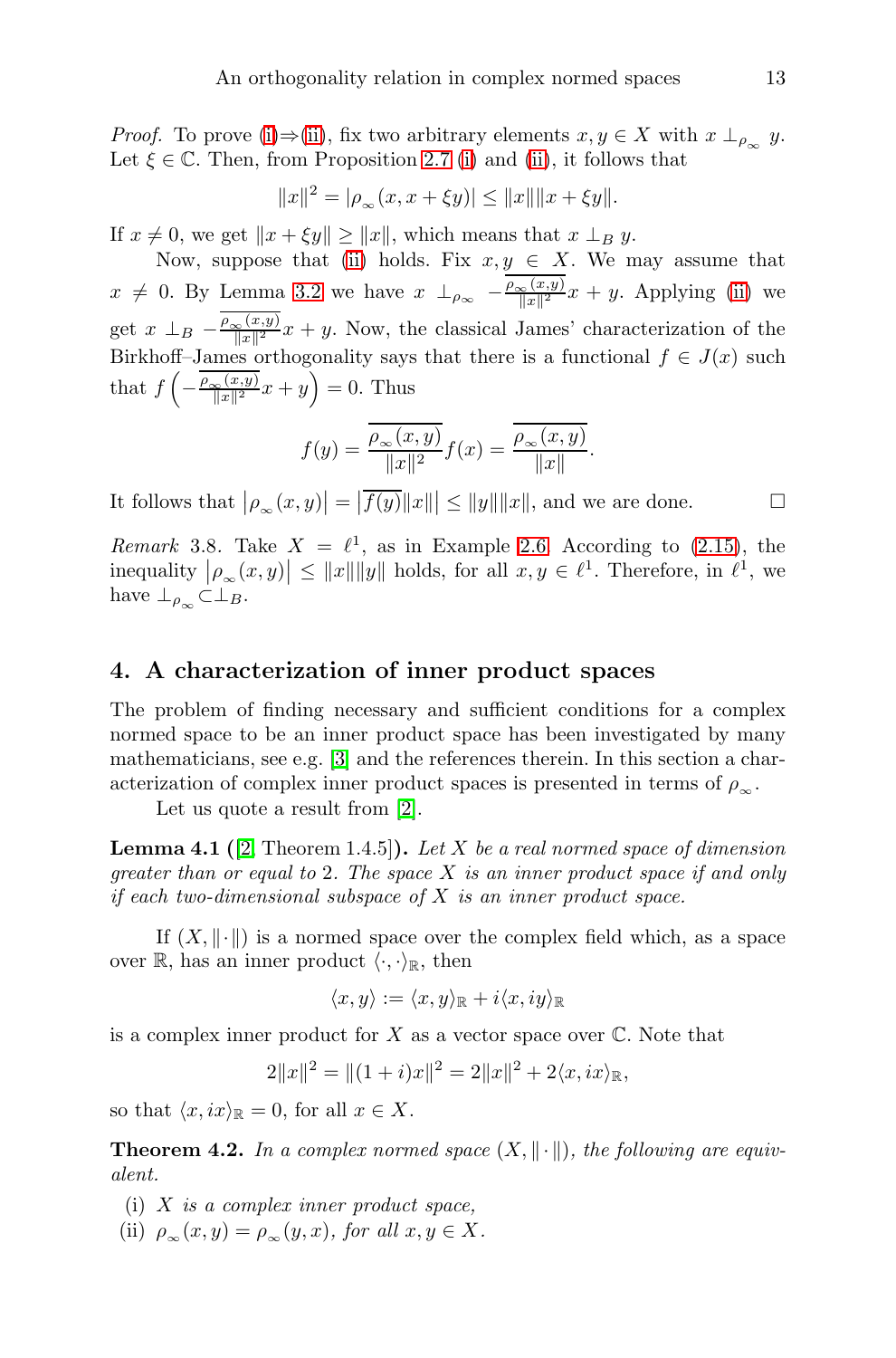*Proof.* Obviously,  $(i) \Rightarrow (ii)$ .

Assume that  $\rho_{\infty}(x, y) = \rho_{\infty}(y, x)$ , for all  $x, y \in X$ . Consider X as a real normed space, and let  $E$  be any two-dimensional subspace of  $X$ . Define a mapping  $\langle \cdot, \cdot \rangle_{\mathbb{R}} : E \times E \to \mathbb{R}$ , by

<span id="page-13-0"></span>
$$
\langle x, y \rangle_{\mathbb{R}} = \text{Re}\,\rho_{\infty}(x, y) = \frac{1}{\pi} \int_0^{2\pi} \cos \theta \rho_+(x, e^{i\theta}y) d\theta, \quad (x, y \in X). \tag{4.1}
$$

We show that  $\langle \cdot, \cdot \rangle_{\mathbb{R}}$  is an inner product in E. It is easily seen that the function is symmetric, homogeneous and nonnegative. We only need to verify the additivity of  $\langle \cdot, \cdot \rangle_{\mathbb{R}}$  in each variable. By the symmetry, however, it is enough to show the additivity with respect to the second variable. Take  $x, y, z \in E$  and consider two cases. Assume first that  $x, y$  are linearly dependent, so that  $y = \lambda x$ , for some  $\lambda \in \mathbb{R}$ . Then

$$
\langle x, y + z \rangle_{\mathbb{R}} = \langle x, \lambda x + z \rangle_{\mathbb{R}}
$$
  
= Re  $\rho_{\infty}(x, \lambda x + z)$   
= Re $(\rho_{\infty}(x, \lambda x) + \rho_{\infty}(x, z))$   
= Re  $\rho_{\infty}(x, y) + \text{Re } \rho_{\infty}(x, z)$   
=  $\langle x, y \rangle_{\mathbb{R}} + \langle x, z \rangle_{\mathbb{R}}$ .

Now let  $x, y$  be linearly independent. Then  $z = \alpha x + \beta y$ , for some  $\alpha, \beta \in \mathbb{R}$ . Then by Proposition [2.7](#page-6-3) [\(ii\)](#page-6-2) we have

$$
\langle x, y + z \rangle_{\mathbb{R}} = \langle x, \alpha x + (1 + \beta)y \rangle_{\mathbb{R}}
$$
  
\n
$$
= \langle x, \alpha x \rangle_{\mathbb{R}} + \langle x, (1 + \beta)y \rangle_{\mathbb{R}}
$$
  
\n
$$
= \langle x, \alpha x \rangle_{\mathbb{R}} + (1 + \beta) \langle x, y \rangle_{\mathbb{R}}
$$
  
\n
$$
= \langle x, y \rangle_{\mathbb{R}} + \langle x, \alpha x + \beta y \rangle_{\mathbb{R}}
$$
  
\n
$$
= \langle x, y \rangle_{\mathbb{R}} + \langle x, z \rangle_{\mathbb{R}}.
$$

So, we have proved that  $\langle \cdot, \cdot \rangle_{\mathbb{R}}$  defines in E is an inner product. By the free choice of  $E$ , on account of Lemma [4.1,](#page-12-0) the norm in  $X$  as a real space, comes from the inner product defined by [\(4.1\)](#page-13-0).

Now, the function  $\langle x, y \rangle := \langle x, y \rangle_{\mathbb{R}} + i \langle x, iy \rangle_{\mathbb{R}}$ , for all  $x, y \in X$ , defines a complex inner product which induces the norm on X.

It is interesting to note that,

$$
\langle x, y \rangle = \langle x, y \rangle_{\mathbb{R}} + i \langle x, iy \rangle_{\mathbb{R}}
$$
  
\n
$$
= \frac{1}{\pi} \int_0^{2\pi} \cos \theta \rho_+(x, e^{i\theta} y) + \frac{i}{\pi} \int_0^{2\pi} \cos \theta \rho_+(x, i e^{i\theta} y) d\theta
$$
  
\n
$$
= \frac{1}{\pi} \int_0^{2\pi} \cos \theta \rho_+(x, e^{i\theta} y) + \frac{i}{\pi} \int_0^{2\pi} \cos \theta \rho_+(x, e^{i(\theta + \frac{\pi}{2})} y) d\theta
$$
  
\n
$$
= \frac{1}{\pi} \int_0^{2\pi} \cos \theta \rho_+(x, e^{i\theta} y) + \frac{i}{\pi} \int_0^{2\pi} \sin \theta \rho_+(x, e^{i\theta} y) d\theta
$$
  
\n
$$
= \frac{1}{\pi} \int_0^{2\pi} (\cos \theta + i \sin \theta) \rho_+(x, e^{i\theta} y) d\theta = \rho_\infty(x, y).
$$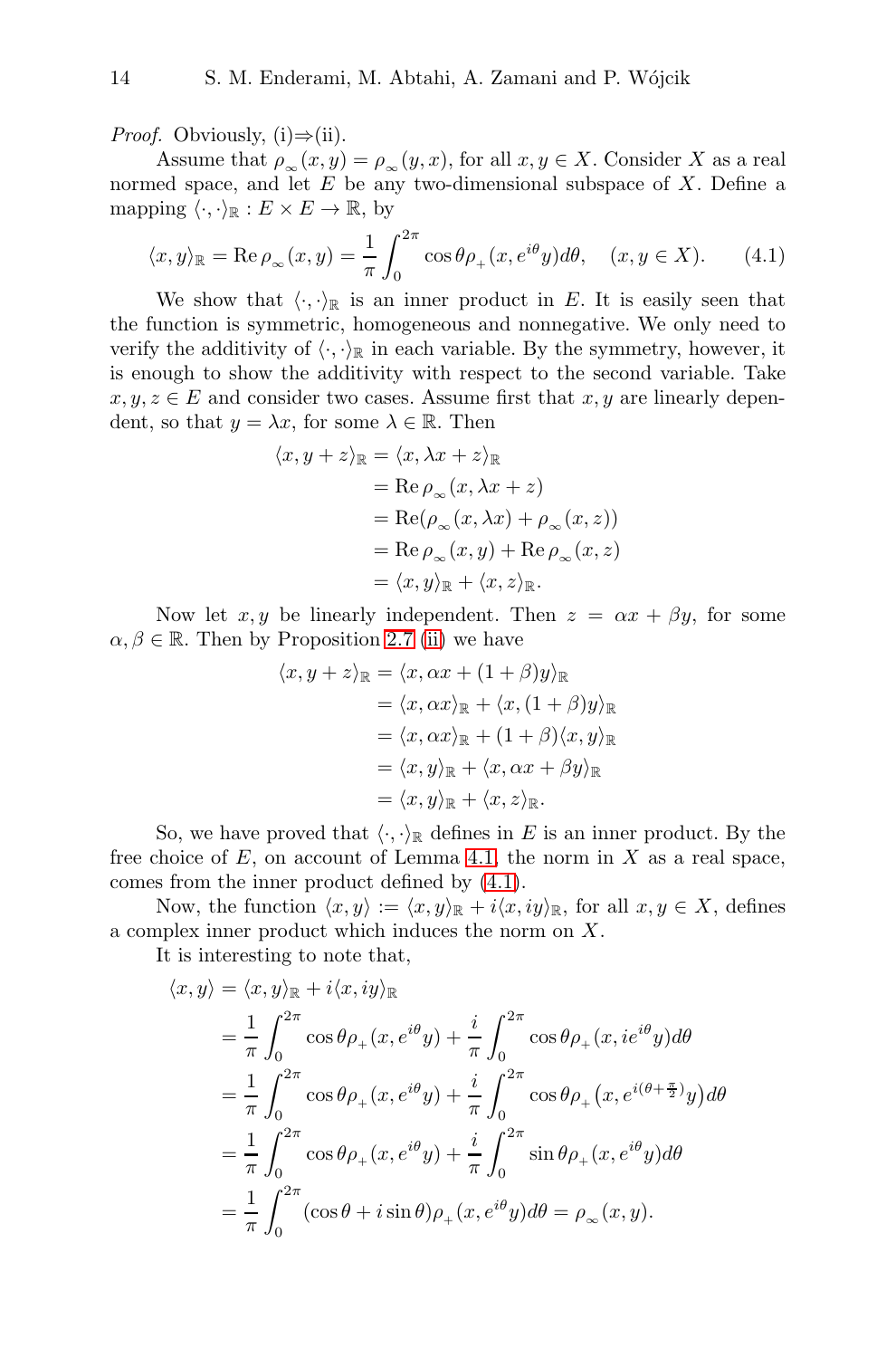$\Box$ 

As an immediate consequence of Theorem [4.2,](#page-12-1) we have the following result.

Corollary 4.3. *For a complex normed space* X*, the following are equivalent.*

- (i)  $\rho_+(x, y) = \rho_+(y, x)$  *for all*  $x, y \in X$ ,
- (ii)  $\rho_{\infty}(x, y) = \rho_{\infty}(y, x)$  *for all*  $x, y \in X$ *.*

## 5. Linear mappings preserving  $\rho_{\infty}$ -orthogonality

The problem of determining the structure of linear mappings between normed linear spaces, which leave certain properties invariant, has been considered in several papers. These are the so-called linear preserver problems. The study of linear orthogonality preserving mappings can be considered as a part of the theory of linear preservers, see [\[5,](#page-16-4) [6,](#page-17-8) [7,](#page-17-15) [10,](#page-17-4) [17,](#page-17-16) [18,](#page-17-17) [25\]](#page-17-18) and the references therein.

**Definition 5.1.** A mapping  $T : X \to Y$ , between complex normed spaces X and Y, is called  $\rho_{\infty}$ -orthogonality preserving if

$$
\forall_{x,y\in X} x \perp_{\rho_{\infty}} y \Longrightarrow Tx \perp_{\rho_{\infty}} Ty.
$$

The aim of this section is to present results concerning the linear mappings which preserve  $\rho_{\infty}$ -orthogonality. Recall that (see [\[2,](#page-16-0) [12\]](#page-17-3)) a convex function  $\phi: X \to \mathbb{R}$  is said to be Gâteaux differentiable at  $x \in X$  if the limit

$$
\phi_x(y) = \lim_{t \to 0} \frac{\phi(x + ty) - \phi(x)}{t}
$$

exists for all  $y \in X$ . It is well known that if  $\phi$  is continuous and Gâteaux differentiable at x, then  $\phi_x : X \to \mathbb{R}, y \mapsto \phi_x(y)$  is a bounded real linear functional. The map  $\phi_x$  is called the Gâteaux differential of  $\phi$  at x.

We need the following lemmas.

**Lemma 5.2** ([\[5,](#page-16-4) Proposition 2.1.]). Let  $(X, \|\cdot\|)$  be a complex normed space *and let* X *be smooth at*  $x \in X \setminus \{0\}$ *. Then*  $F_x = f_x + if_{ix}$  *is the unique support functional at x, where*  $f_x(y) = \frac{\rho_+(x,y)}{||x||}$  $\frac{f(x,y)}{\Vert x \Vert}$  for all  $y \in X$ .

<span id="page-14-0"></span>**Lemma 5.3.** Let  $(X, \|\cdot\|)$  be a complex normed space. If X is smooth at  $x \in X \setminus \{0\}$  and  $F_x$  is the unique support functional at x, then the following *are equivalent, for every*  $y \in X$ .

- (i)  $y \in \ker F_x$ ,
- (ii)  $\rho_{\infty}(x, y) = 0.$

*Proof.* (i)  $\Rightarrow$  (ii) Suppose  $y \in \ker F_x$ . Then  $e^{i\theta}y \in \ker F_x$ , from which we get  $\rho_+(x, e^{i\theta}y) = 0$ , for all  $\theta \in \mathbb{R}$ . Therefore

$$
\rho_{\infty}(x,y) = \frac{1}{\pi} \int_0^{2\pi} e^{i\theta} \rho_+(x, e^{i\theta} y) d\theta = 0.
$$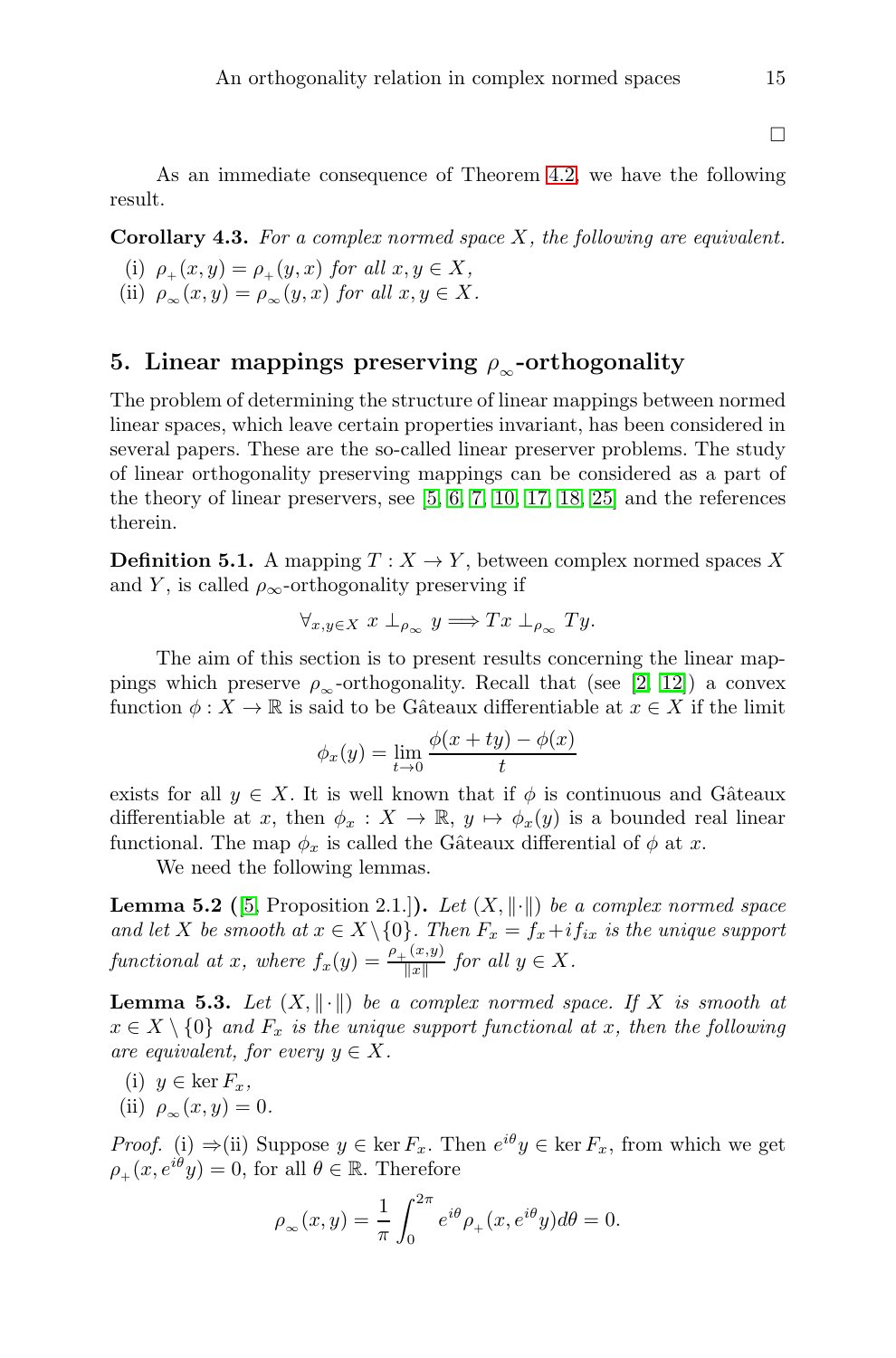(ii)  $\Rightarrow$  (i) Since X is smooth at  $x \in X \setminus \{0\}$ , we have  $\rho_+(x, y) = ||x|| f_x(y)$ , for all  $y \in X$ , and thus it is real linear on its second variable y. Therefore,

$$
\rho_+(x, e^{i\theta} y) = \cos \theta \rho_+(x, y) + \sin \theta \rho_+(x, iy).
$$

Hence,

$$
\rho_{\infty}(x, y) = \frac{1}{\pi} \int_0^{2\pi} (\cos \theta + i \sin \theta) \rho_+(x, e^{i\theta} y) d\theta
$$
  
=  $\frac{1}{\pi} \int_0^{2\pi} \left( \cos^2 \theta \rho_+(x, y) + \cos \theta \sin \theta \rho_+(x, iy) \right) d\theta$   
 $+ \frac{i}{\pi} \int_0^{2\pi} \left( \sin \theta \cos \theta \rho_+(x, y) + \sin^2 \theta \rho_+(x, iy) \right) d\theta$   
=  $\rho_+(x, y) + i\rho_+(x, iy).$ 

Since  $\rho_{\infty}(x, y) = 0$ , we must have  $\rho_{\perp}(x, y) = \rho_{\perp}(x, iy) = 0$ . Thus

$$
||x||F_x(y) = \rho_+(x, y) + i\rho_+(ix, y) = \rho_+(x, y) - i\rho_+(x, iy) = 0,
$$

meaning that  $y \in \ker F_x$ .

We are now in a position to prove the main result of this section. We use some ideas of [\[5,](#page-16-4) Theorem 3.1].

<span id="page-15-2"></span>**Theorem 5.4.** *Let* X and Y be complex normed spaces and let  $T : X \rightarrow Y$  be *a non-zero bounded linear mapping. The following conditions are equivalent.*

- (i) *T* preserves  $\rho_{\infty}$ -orthogonality,
- (ii)  $\|Tx\| = \|T\| \|\tilde{x}\|$ *, for all*  $x \in X$ *,*
- (iii)  $\rho_{\infty}(Tx, Ty) = ||T||^2 \rho_{\infty}(x, y)$ *, for all*  $x, y \in X$ *.*
- *If*  $X = Y$ *, then each one of these assertions is also equivalent to*
- (iv) *there exists a semi-inner product*  $[\cdot | \cdot] : X \times X \longrightarrow \mathbb{C}$  *satisfying*

$$
[Tx, Ty] = ||T||2[x, y] \qquad (x, y \in X).
$$

*Proof.* The implications (ii)⇒(iii) and (iii)⇒(i) are clear.

Now, suppose that (i) holds. To prove that  $T$  is a scalar multiple of isometry, we show that

- (1) T is injective; that is  $Tx = 0$  implies  $x = 0$ ;
- (2) T is an isometry; that is  $||x|| = ||y||$  implies  $||Tx|| = ||Ty||$ .

To prove (1), suppose that  $Tx = 0$ , for some  $x \neq 0$ . Let y be an element in X independent of x, and choose a non-zero  $\beta \in \mathbb{R}$  such that

<span id="page-15-0"></span>
$$
0 < \frac{\|y\|}{\|x + \beta y\|} \beta < \frac{1}{\left(1 + 2\mathcal{R}(X^*)\right)}.\tag{5.1}
$$

Let  $z = x + \beta y$ . By Lemma [3.2,](#page-10-4)  $z \perp_{\rho_{\infty}} (\alpha z + y)$  with  $\alpha = -\frac{\overline{\rho_{\infty}}(z,y)}{\|z\|^2}$ . Since T preserves  $\rho_{\infty}$ -orthogonality, we get  $Tz \perp_{\rho_{\infty}} T(\alpha z + y)$ . Thus  $\beta Ty \perp_{\rho_{\infty}}$  $(1 + \alpha \beta) Ty$ . By Proposition [2.7,](#page-6-3) we have

<span id="page-15-1"></span>
$$
0 = \rho_{\infty}(\beta Ty, (1 + \alpha \beta)Ty) = \beta(1 + \bar{\alpha}\beta) ||Ty||^2.
$$
 (5.2)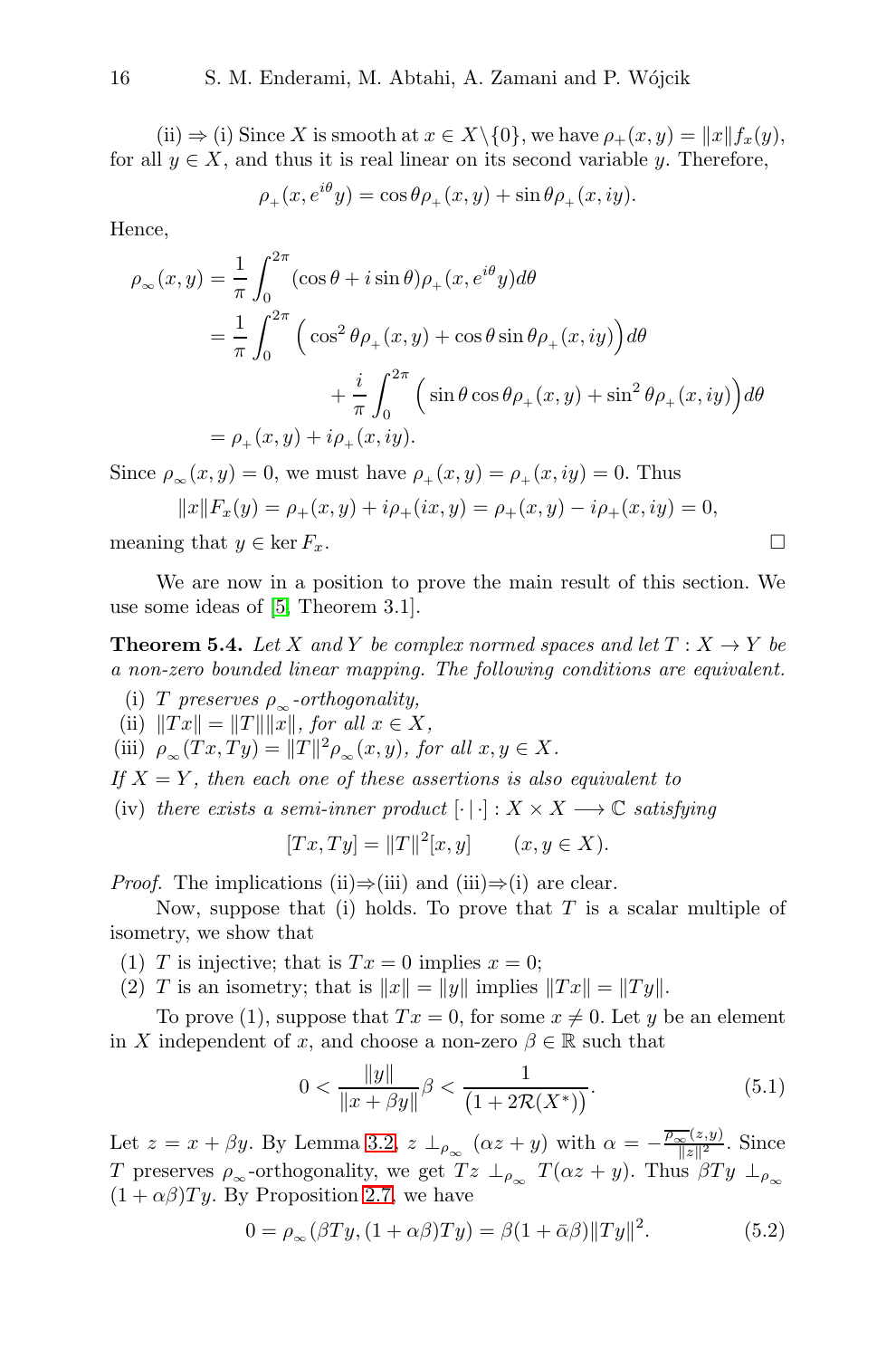Using Theorem [2.8,](#page-7-3) from [\(5.1\)](#page-15-0), we have

$$
|\bar{\alpha}\beta| \le (1 + 2\mathcal{R}(X^*)) \frac{\|y\|}{\|z\|} \beta < 1.
$$

Therefore,  $1 + \bar{\alpha}\beta \neq 0$ . This, together with [\(5.2\)](#page-15-1), yields that  $Ty = 0$ , for all y independent of x and hence  $T = 0$ . This contradiction proves (1).

Now, we prove that  $||x|| = ||y||$  implies  $||Tx|| = ||Ty||$ . This is clear if x and  $y$  are linearly dependent. Suppose that  $x$  and  $y$  are linearly independent. Let M be the complex linear subspace of X generated by  $x, y$ . For  $u \in M$ , define  $||u||_T := ||Tu||$ . Since T is injective,  $||\cdot||_T$  is a norm on M. Let  $\Delta$  be the set of those points  $u \in M$  at which at least one of the norms,  $\|\cdot\|$  or  $\Vert \cdot \Vert_T$ , is not Gateaux differentiable. For  $u \in M \setminus \Delta$ , let  $F_u$  and  $G_u$  denote the unique support functionals at u with respect to, respectively,  $\|\cdot\|$  and  $\|\cdot\|_T$ . Let  $v \in \ker F_u$ . Since  $(M, \|\cdot\|)$  is smooth at u, by Lemma [5.3,](#page-14-0)  $\rho_{\infty}(u, v) = 0$ . Hence  $\rho_{\infty}(Tu, Tv) = 0$ . Since  $(M, \|\cdot\|_T)$  is smooth at u, again by Lemma [5.3,](#page-14-0) we get  $u \in \ker G_u$ . So,  $\ker F_u \subset \ker G_u$ . The rest of the proof is similar to that of [\[5,](#page-16-4) Theorem 3.1].

Now, we show (ii) $\Rightarrow$  (iv). If (ii) holds, then the mapping  $U = \frac{T}{\|T\|}$ :  $X \longrightarrow X$  is an isometry on X. By [\[17,](#page-17-16) Theorem 1], there exists a semi-inner product  $[\cdot, \cdot] : X \times X \longrightarrow \mathbb{C}$  such that  $[Ux, Uy] = [x, y]$  for all  $x, y \in X$ . Thus  $[Tx, Ty] = ||T||^2[x, y]$  for all  $x, y \in X$ .  $(iv) \Rightarrow (ii)$  Trivial.  $□$ 

Finally, taking  $X = Y$  and  $T = id$ , the identity map of X, one obtains, from Theorem [5.4,](#page-15-2) the following result.

**Corollary 5.5.** Let X be a complex space endowed with two norms  $\|\cdot\|_1$  and  $\lVert \cdot \rVert_2$ , which generate respective functionals  $\rho_{\infty,1}$  and  $\rho_{\infty,2}$ . Then the following *conditions are equivalent:*

(i) *there exist constants*  $0 \leq m \leq M$  *such that* 

$$
m|\rho_{\infty,1}(x,y)| \leq |\rho_{\infty,2}(x,y)| \leq M|\rho_{\infty,1}(x,y)| \quad (x,y \in X),
$$

(ii) the spaces  $(X, \|\cdot\|_1)$  and  $(X, \|\cdot\|_2)$  are isometrically isomorphic.

### <span id="page-16-2"></span>References

- 1. J. Alonso, H. Martini and S. Wu, Orthogonality types in normed linear spaces, Chapter 4 of Surveys in Geometry, Ed. A. Papadopoulos, pp. 97–170, Springer, Cham, 2022.
- <span id="page-16-0"></span>2. C. Alsina, J. Sikorska and M. S. Tomás, Norm Derivatives and Characterizations of Inner Product Spaces, World Scientific, Hackensack, NJ, 2010.
- <span id="page-16-1"></span>3. D. Amir, Characterizations of inner products spaces, Birkauser Verlag, Basel (1986).
- <span id="page-16-3"></span>4. G. Birkhoff, Orthogonality in linear metric spaces, Duke Math. J. 1 (1935), 169–172.
- <span id="page-16-4"></span>5. A. Blanco and A. Turnšek,  $On$  maps that preserves orthogonality in normed spaces, Proc. Roy. Soc. Edinburgh Sect. A 136 (2006), no. 4, 709–716.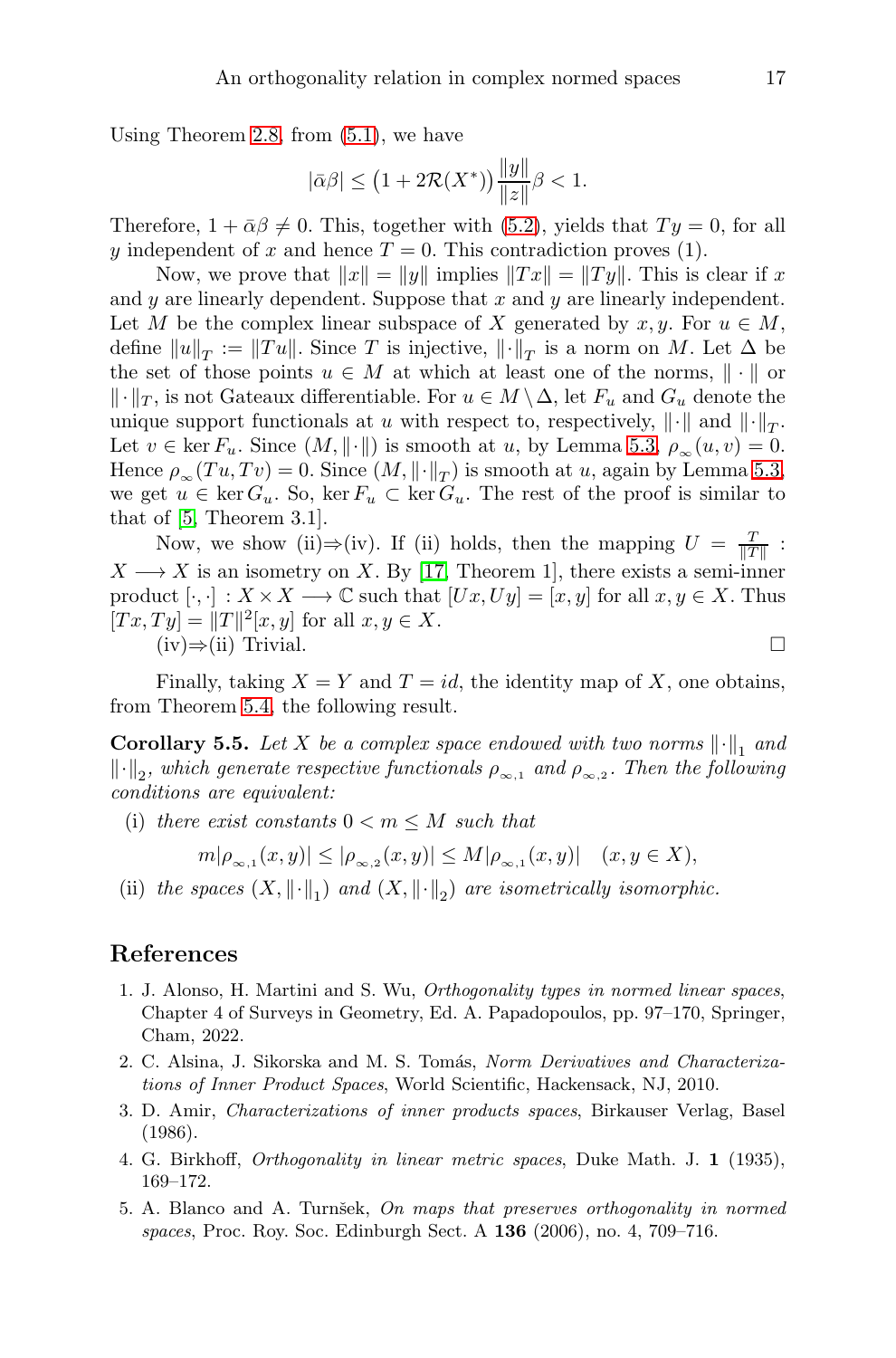- <span id="page-17-8"></span>6. Ch. Chen and F. Lu, Linear maps preserving orthogonality, Ann. Funct. Anal. 6 (2015), no. 4, 70–76.
- <span id="page-17-15"></span>7. J. Chmieliński, Remarks on orthogonality preserving mappings in normed spaces and some stability problems, Banach J. Math. Anal. 1 (2007), no. 1, 117–124.
- <span id="page-17-9"></span>8. J. Chmieliński, J. Sikorska, and P. Wójcik,  $On\ a\ p\-orthogonally\ additive\ map$ pings, Results Math. 75 (2020), no. 3, 1–17.
- <span id="page-17-10"></span><span id="page-17-4"></span>9. J. Chmieliński and P. Wójcik, On a  $\rho$ -orthogonality, Aequat. Math. 80 (2010), 45–55.
- 10. J. Chmieliński and P. Wójcik, ρ-orthogonality and its preservation-revisited, In: Recent Developments in Functional Equations and Inequalities, vol. 99, Banach Center Publ. (2013), 17–30.
- <span id="page-17-5"></span>11. M. Dehghani, M. Abed and R. Jahanipur, A generalized orthogonality relation *via norm derivatives in real normed linear spaces, Aequat. Math.* **93** (2019), 651–667.
- <span id="page-17-3"></span>12. S. S. Dragomir, Semi-Inner Products and Applications, Nova Science Publishers Inc, Hauppauge (2004).
- <span id="page-17-2"></span>13. J. R. Giles, Classes of semi–inner–product spaces, Trans. Amer. Math. Soc., 129 (1967), 436–446.
- <span id="page-17-12"></span>14. R. C. James, Orthogonality and linear functionals in normed linear spaces, Trans. Amer. Math. Soc., 61 (1947), 265–292.
- <span id="page-17-13"></span>15. R. C. James, Inner product in normed linear spaces, Bull. Am. Math. Soc., 53 (1947), 559–566.
- <span id="page-17-6"></span>16. D. Khurana and D. Sain, Norm derivatives and geometry of bilinear operators, Ann. Funct. Anal. 12, 49 (2021).
- <span id="page-17-16"></span>17. D. Koehler and P. Rosenthal, On isometries of normed linear spaces, Studia Math. 36 (1970), 213–216.
- <span id="page-17-17"></span>18. A. Koldobsky, Operators preserving orthogonality are isometries, Proc. Roy. Soc. Edinburgh Sect. A. 123 (1993), no. 5, 835–837.
- <span id="page-17-1"></span>19. G. Lumer, Semi-inner product spaces, Trans. Am. Math. Soc., 100 (1961), 29– 43.
- <span id="page-17-7"></span>20. P. M. Miličić, Sur la G-orthogonalité dans les espéaceés normés, Math. Vesnik. 39 (1987), 325–334.
- <span id="page-17-14"></span>21. M. S. Moslehian, G. A. Muñoz-Fernández, A. M. Peralta and J. B. Seoane-Sepúlveda, Similarities and differences between real and complex Banach spaces: an overview and recent developments, Rev. Real Acad. Cienc. Exactas Fis. Nat. Ser. A-Mat. (RACSAM), 116, 88 (2022).
- <span id="page-17-11"></span>22. M. S. Moslehian, A. Zamani and M. Dehghani, Characterizations of smooth spaces by  $\rho_*$ -orthogonality, Houston J. Math. 43 (2017), no. 4, 1187–1208.
- 23. D. Sain, Orthogonality and smoothness induced by the norm derivatives, Rev. Real Acad. Cienc. Exactas Fis. Nat. Ser. A-Mat. (RACSAM), 115, 120 (2021).
- <span id="page-17-0"></span>24. T. Stypula and P. Wójcik, *Characterizations of rotundity and smoothness by* approximate orthogonalities, Ann. Math. Sil. 30 (2016), 183–201.
- <span id="page-17-18"></span>25. P. W´ojcik, Linear mappings preserving ρ-orthogonality, J. Math. Anal. Appl. 386 (2012), 171–176.